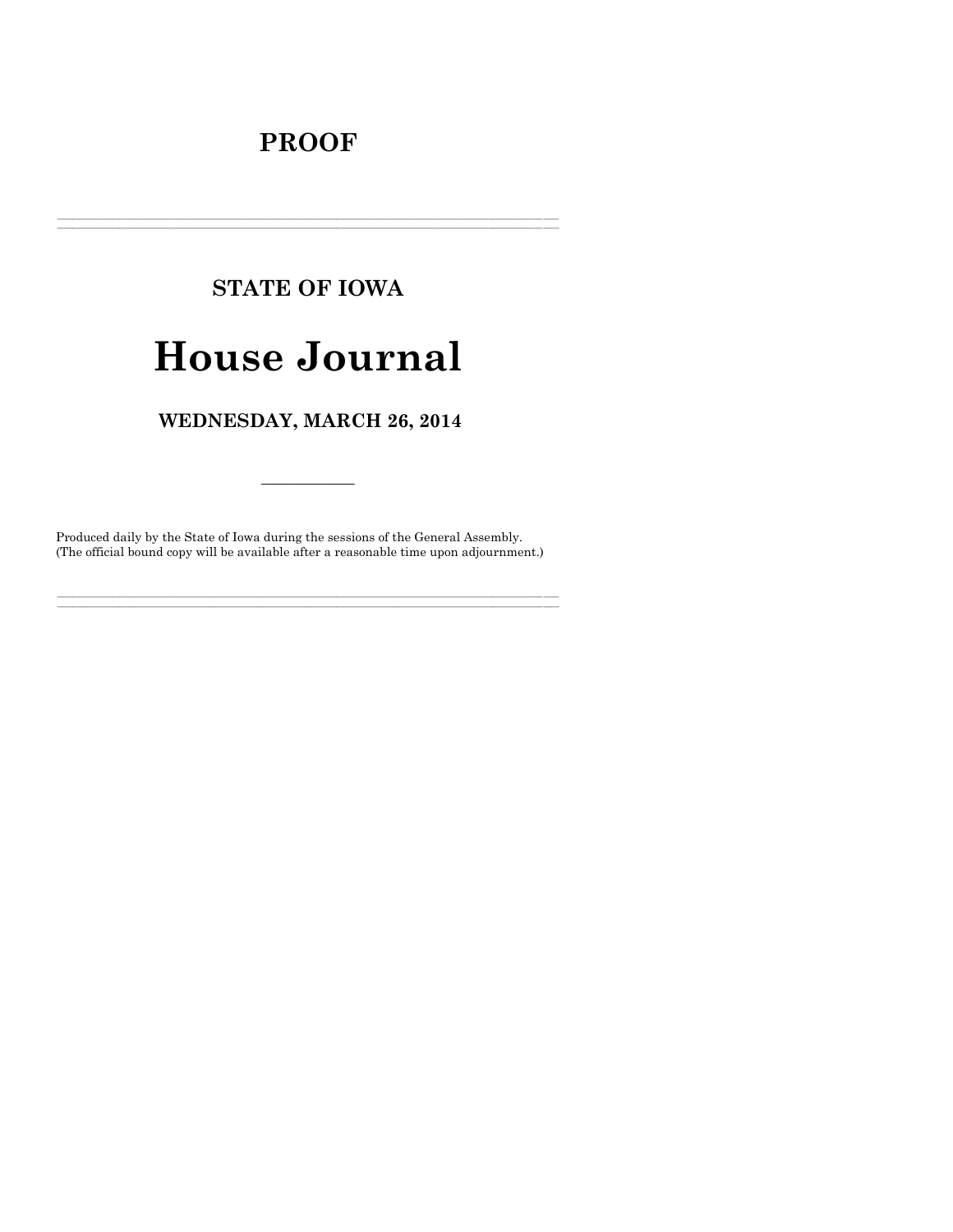# **JOURNAL OF THE HOUSE**

Seventy-third Calendar Day - Fifty-first Session Day

Hall of the House of Representatives Des Moines, Iowa, Wednesday, March 26, 2014

The House met pursuant to adjournment at 8:34 a.m., Speaker Paulsen in the chair.

Prayer was offered by Pastor Gary Axtell, Mark Baptist Church, Bloomfield. He was the guest of Representative Sheets of Appanoose County.

# PLEDGE OF ALLEGIANCE

The Pledge of Allegiance was led by Steve Balderson, Assistant Sergeant-at-Arms from Des Moines.

The Journal of Tuesday, March 25, 2014, was approved.

# SPECIAL PRESENTATION

Ourth of Warren introduced to the House, former state legislator Staci Appel.

The House rose and expressed its welcome.

On motion by Upmeyer of Cerro Gordo, the House was recessed at 8:42 a.m., until 2:00 p.m.

# AFTERNOON SESSION

The House reconvened at 2:20 p.m., Hagenow of Polk in the chair.

# QUORUM CALL

A non-record roll call was requested to determine that a quorum was present. The vote revealed ninety members present, ten absent.

Speaker Paulsen in the chair at 2:25 p.m.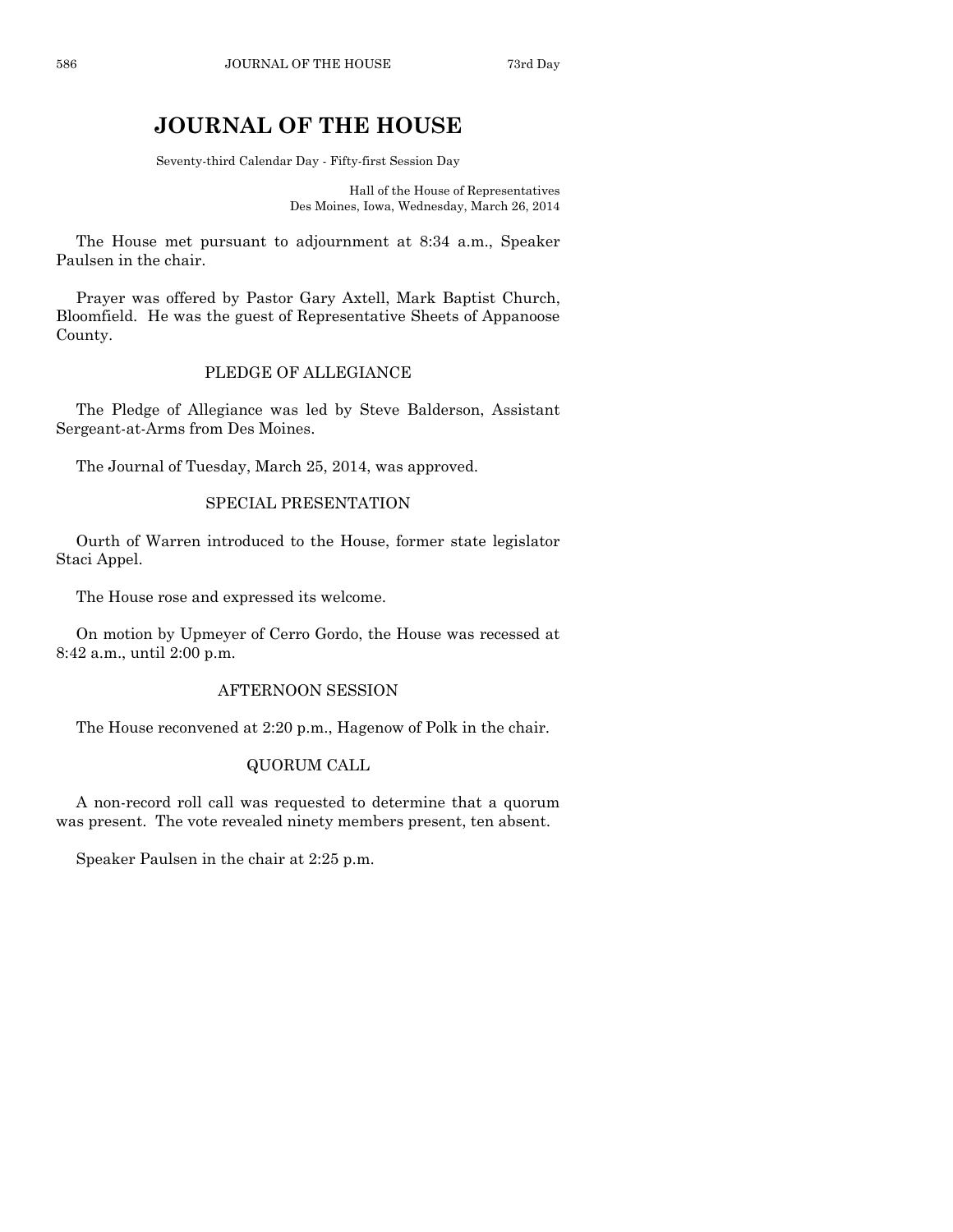# MESSAGES FROM THE SENATE

#### The following messages were received from the Senate:

Mr. Speaker: I am directed to inform your honorable body that the Senate has on March 26, 2014, concurred in the House amendment and passed the following bill in which the concurrence of the Senate was asked:

[Senate File 2211,](http://coolice.legis.iowa.gov/Cool-ICE/default.asp?Category=billinfo&Service=Billbook&frame=1&GA=85&hbill=SF2211) a bill for an act relating to the civil commitment of a sexually violent predator.

Also: That the Senate has on March 26, 2014, concurred in the House amendment and passed the following bill in which the concurrence of the Senate was asked:

[Senate File 2212,](http://coolice.legis.iowa.gov/Cool-ICE/default.asp?Category=billinfo&Service=Billbook&frame=1&GA=85&hbill=SF2212) a bill for an act relating to land disposal of yard waste and including effective date provisions.

Also: That the Senate has on March 26, 2014, concurred in the House amendment and passed the following bill in which the concurrence of the Senate was asked:

[Senate File 2259,](http://coolice.legis.iowa.gov/Cool-ICE/default.asp?Category=billinfo&Service=Billbook&frame=1&GA=85&hbill=SF2259) a bill for an act modifying provisions applicable to personal information security breach notification requirements, and making penalties applicable.

Also: That the Senate has on March 26, 2014, passed the following bill in which the concurrence of the House is asked:

[Senate File 2339,](http://coolice.legis.iowa.gov/Cool-ICE/default.asp?Category=billinfo&Service=Billbook&frame=1&GA=85&hbill=SF2339) a bill for an act relating to the administration of the redevelopment tax credits program by the economic development authority and including applicability provisions.

MICHAEL E. MARSHALL, Secretary

#### CONSIDERATION OF BILLS Ways and Means Calendar

**[Senate File 303,](http://coolice.legis.iowa.gov/Cool-ICE/default.asp?Category=billinfo&Service=Billbook&frame=1&GA=85&hbill=SF303)** a bill for an act exempting federal retirement pay received for military service from the state individual income tax and including retroactive applicability provisions, with report of committee recommending amendment and passage, was taken up for consideration.

Windschitl of Harrison offered amendment  $H-8137$  $H-8137$  filed by the committee on Ways and Means.

Windschitl of Harrison offered amendment H–[8158,](http://coolice.legis.iowa.gov/Cool-ICE/default.asp?Category=billinfo&Service=Billbook&frame=1&GA=85&hbill=H8158) to the committee amendment H–[8137,](http://coolice.legis.iowa.gov/Cool-ICE/default.asp?Category=billinfo&Service=Billbook&frame=1&GA=85&hbill=H8137) filed by him and moved its adoption.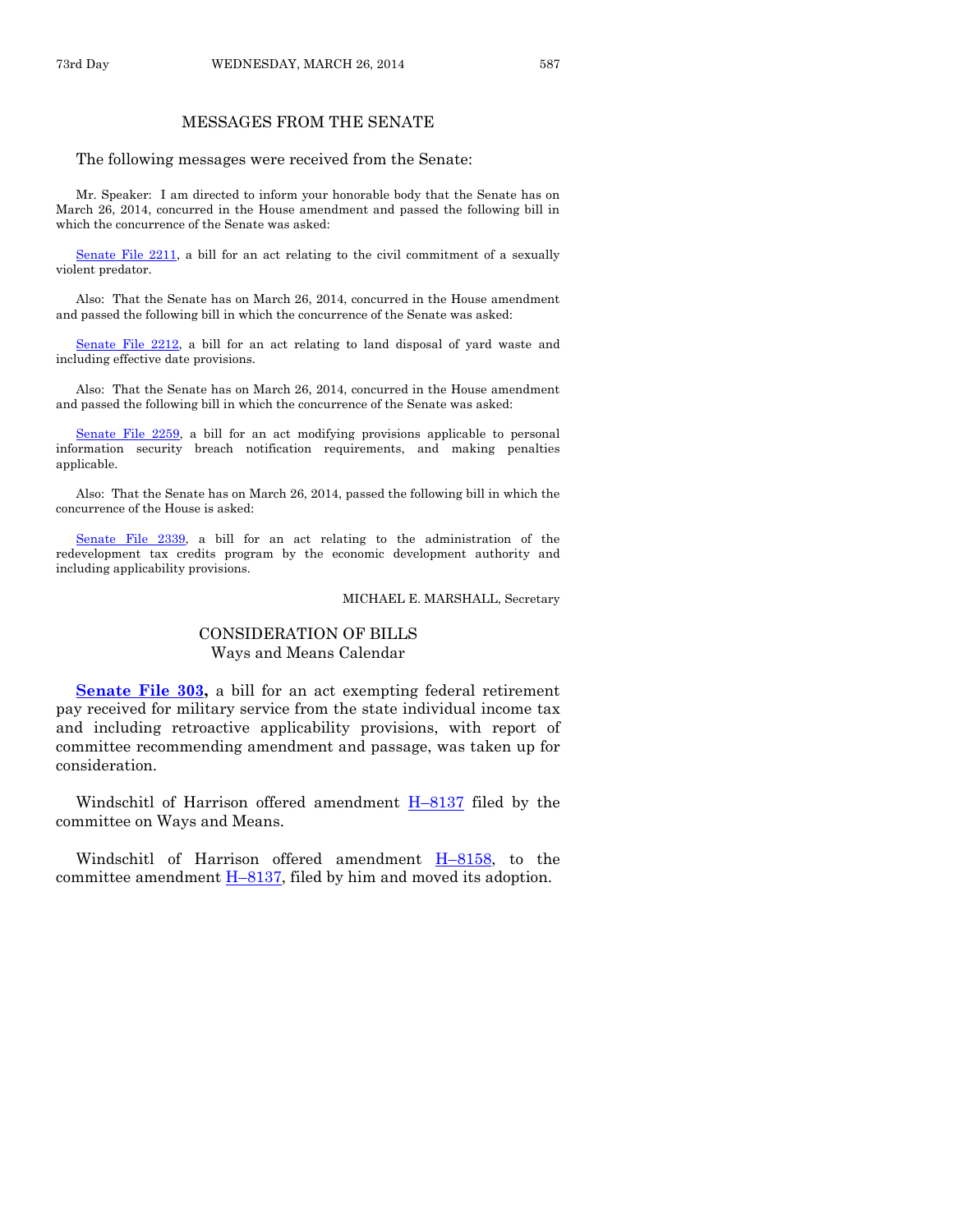Amendment  $H-8158$ , to the committee amendment  $H-8137$ , was adopted.

Windschitl of Harrison moved the adoption of the committee amendment H–[8137,](http://coolice.legis.iowa.gov/Cool-ICE/default.asp?Category=billinfo&Service=Billbook&frame=1&GA=85&hbill=H8137) as amended.

The committee amendment  $\underline{H-8137}$ , as amended, was adopted.

Windschitl of Harrison moved that the bill be read a last time now and placed upon its passage which motion prevailed and the bill was read a last time.

On the question "Shall the bill pass?" (S.F. [303\)](http://coolice.legis.iowa.gov/Cool-ICE/default.asp?Category=billinfo&Service=Billbook&frame=1&GA=85&hbill=SF303)

The ayes were, 94:

| Abdul-Samad       | Alons             | Anderson      | Bacon      |
|-------------------|-------------------|---------------|------------|
| Baltimore         | Baudler           | Bearinger     | Berry      |
| Brandenburg       | Byrnes            | Cohoon        | Costello   |
| Cownie            | Dawson            | Deyoe         | Dolecheck  |
| Drake             | Dunkel            | Fisher        | Forbes     |
| Forristall        | Gaines            | Gaskill       | Gassman    |
| Grassley          | Gustafson         | Hagenow       | Hall       |
| Hanson            | Hanusa            | Heartsill     | Heaton     |
| Heddens           | Hein              | Hess          | Highfill   |
| Huseman           | Isenhart          | Jacoby        | Jorgensen  |
| Kaufmann          | Kearns            | Kelley        | Klein      |
| Koester           | Kressig           | Landon        | Lensing    |
| Lofgren           | Lundby            | Lykam         | Mascher    |
| Maxwell           | Meyer             | Miller, H.    | Miller, L. |
| Moore             | Muhlbauer         | Murphy        | Oldson     |
| Olson, S.         | Olson, T.         | Ourth         | Pettengill |
| Prichard          | Rayhons           | Riding        | Rogers     |
| Ruff              | Running-Marquardt | Salmon        | Sands      |
| Schultz           | Shaw              | Sheets        | Smith, J.  |
| Smith, M.         | Soderberg         | Staed         | Stanerson  |
| Steckman          | Stutsman          | Taylor, R.    | Taylor, T. |
| Thede             | Upmeyer           | Vander Linden | Watts      |
| Wessel-Kroeschell | Windschitl        | Wolfe         | Wood       |
| Worthan           | Mr. Speaker       |               |            |
|                   | Paulsen           |               |            |

The nays were, 2:

Hunter Olson, R.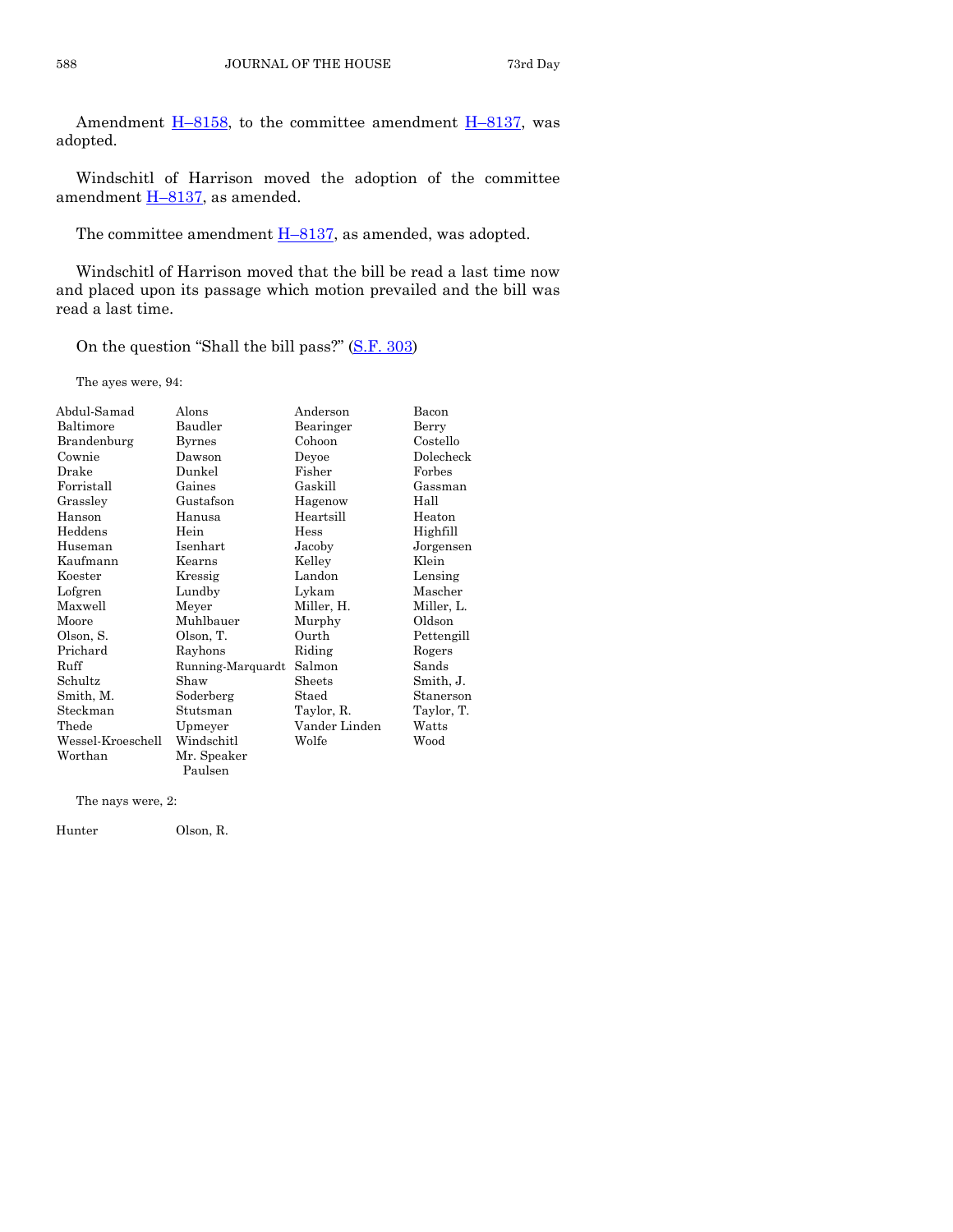Absent or not voting, 4:

Fry Kajtazovic Thomas Winckler

The bill having received a constitutional majority was declared to have passed the House and the title, as amended, was agreed to.

Unfinished Business Calendar

**[House File 2361,](http://coolice.legis.iowa.gov/Cool-ICE/default.asp?Category=billinfo&Service=Billbook&frame=1&GA=85&hbill=HF2361)** a bill for an act relating to matters under the purview of the department of transportation, was taken up for consideration.

Muhlbauer of Crawford offered amendment  $H-8069$  $H-8069$  filed by Thomas of Clayton and moved its adoption.

Amendment H–[8069](http://coolice.legis.iowa.gov/Cool-ICE/default.asp?Category=billinfo&Service=Billbook&frame=1&GA=85&hbill=H8069) lost.

Stutsman of Johnson asked and received unanimous consent to withdraw amendment  $H=8076$  $H=8076$  filed by her on March 4, 2014.

Stutsman of Johnson offered amendment  $H-8108$  $H-8108$  filed by her and moved its adoption.

Amendment  $H-8108$  $H-8108$  was adopted.

Moore of Jackson offered amendment H-[8088](http://coolice.legis.iowa.gov/Cool-ICE/default.asp?Category=billinfo&Service=Billbook&frame=1&GA=85&hbill=H8088) filed by him and moved its adoption.

Amendment H-[8088](http://coolice.legis.iowa.gov/Cool-ICE/default.asp?Category=billinfo&Service=Billbook&frame=1&GA=85&hbill=H8088) was adopted.

Moore of Jackson offered amendment H–[8089](http://coolice.legis.iowa.gov/Cool-ICE/default.asp?Category=billinfo&Service=Billbook&frame=1&GA=85&hbill=H8089) filed by him and moved its adoption.

Amendment H-[8089](http://coolice.legis.iowa.gov/Cool-ICE/default.asp?Category=billinfo&Service=Billbook&frame=1&GA=85&hbill=H8089) was adopted.

Wolfe of Clinton offered amendment H–[8017](http://coolice.legis.iowa.gov/Cool-ICE/default.asp?Category=billinfo&Service=Billbook&frame=1&GA=85&hbill=H8017) filed by her and moved its adoption.

Amendment **H**–[8017](http://coolice.legis.iowa.gov/Cool-ICE/default.asp?Category=billinfo&Service=Billbook&frame=1&GA=85&hbill=H8017) was adopted.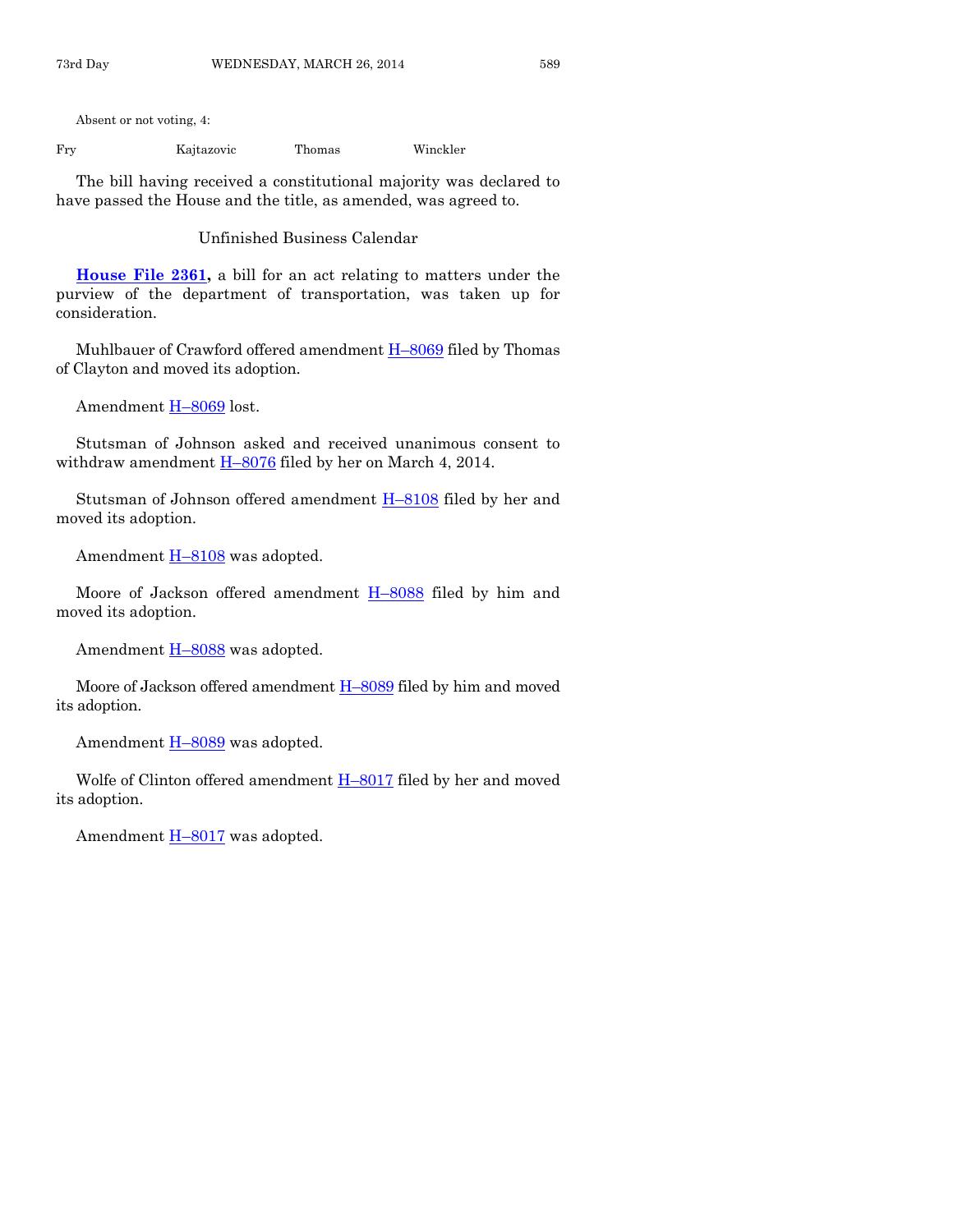Moore of Jackson offered amendment H–[8032](http://coolice.legis.iowa.gov/Cool-ICE/default.asp?Category=billinfo&Service=Billbook&frame=1&GA=85&hbill=H8032) filed by him and moved its adoption.

Amendment H-[8032](http://coolice.legis.iowa.gov/Cool-ICE/default.asp?Category=billinfo&Service=Billbook&frame=1&GA=85&hbill=H8032) was adopted.

Stanerson of Linn offered amendment H–[8107](http://coolice.legis.iowa.gov/Cool-ICE/default.asp?Category=billinfo&Service=Billbook&frame=1&GA=85&hbill=H8107) filed by him.

Stanerson of Linn offered amendment  $H-8123$ , to amendment  $H-8107$ , filed by him and moved its adoption.

Amendment  $H-8123$ , to amendment  $H-8107$ , was adopted.

Stanerson of Linn moved the adoption of amendment  $H-8107$ , as amended.

Amendment  $\underline{H-8107}$ , as amended, was adopted.

Alons of Sioux asked and received unanimous consent to withdraw amendment **H-[8139](http://coolice.legis.iowa.gov/Cool-ICE/default.asp?Category=billinfo&Service=Billbook&frame=1&GA=85&hbill=H8139)** filed by him and Hall of Woodbury on March 20, 2014.

# RULE 32 INVOKED

Hall of Woodbury rose on a point of order to invoke Rule 32 to refer [House File 2361](http://coolice.legis.iowa.gov/Cool-ICE/default.asp?Category=billinfo&Service=Billbook&frame=1&GA=85&hbill=HF2361) to the committee on Ways and Means.

The Speaker ruled the point well taken and [House File 2361](http://coolice.legis.iowa.gov/Cool-ICE/default.asp?Category=billinfo&Service=Billbook&frame=1&GA=85&hbill=HF2361) was referred to the committee on Ways and Means.

# RULE 57 SUSPENDED

Upmeyer of Cerro Gordo asked and received unanimous consent to suspend Rule 57, relating to committee notice and agenda, for a meeting of the committee on Ways and Means to meet immediately.

Upmeyer of Cerro Gordo asked and received unanimous consent that [House File](http://coolice.legis.iowa.gov/Cool-ICE/default.asp?Category=billinfo&Service=Billbook&frame=1&GA=85&hbill=HF2361) 2361 be deferred and that the bill retain its place on the calendar.

The House stood at ease at 3:07 p.m., until the fall of the gavel.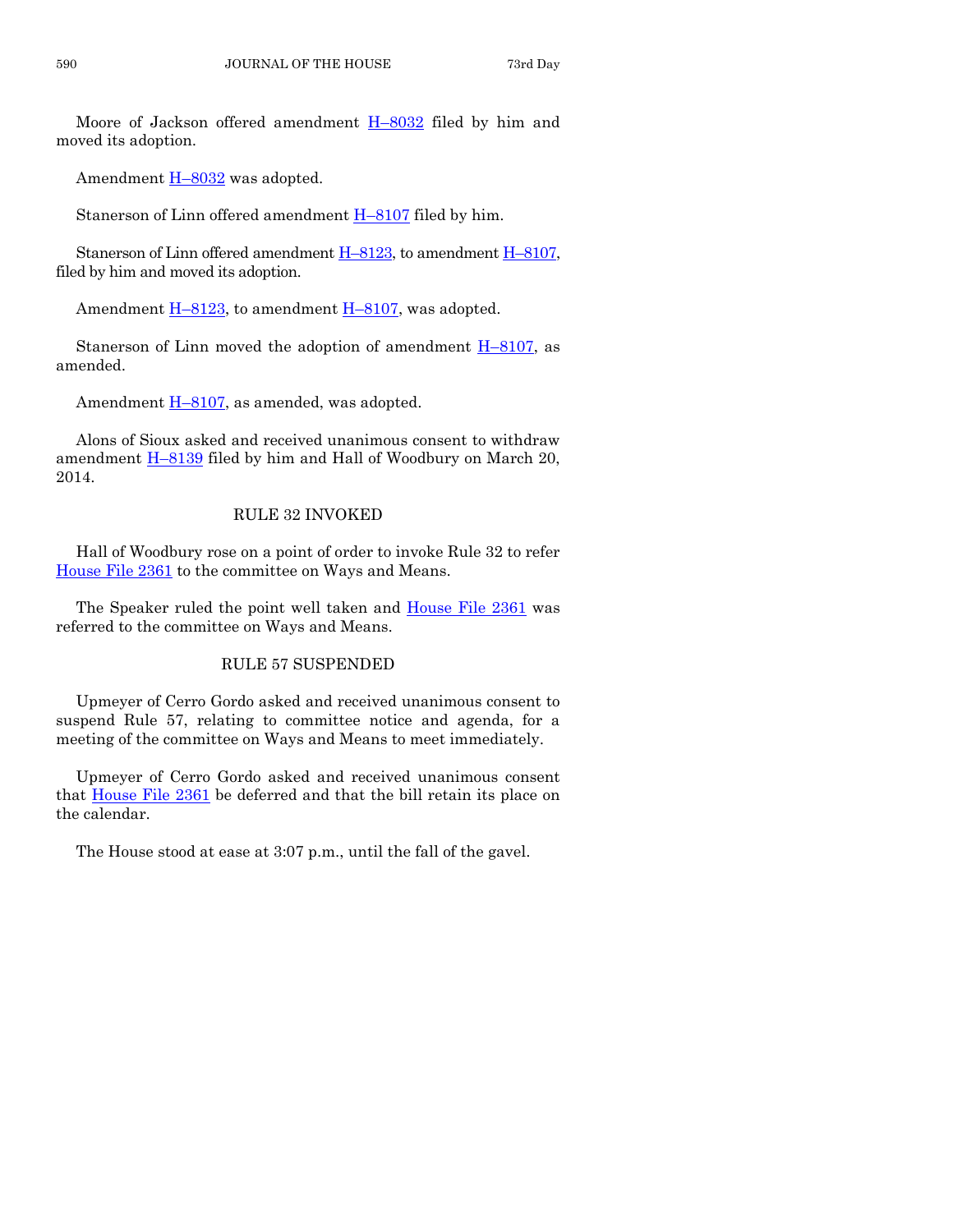The House resumed session at 3:38 p.m., Speaker Paulsen in the chair.

#### COMMITTEE RECOMMENDATION

MR. SPEAKER: The Chief Clerk of the House respectfully reports that the following committee recommendation has been received and is on file in the office of the Chief Clerk:

#### CARMINE BOAL Chief Clerk of the House

#### COMMITTEE ON WAYS AND MEANS

**[House File 2361,](http://coolice.legis.iowa.gov/Cool-ICE/default.asp?Category=billinfo&Service=Billbook&frame=1&GA=85&hbill=HF2361)** a bill for an act relating to matters under the purview of the department of transportation.

Fiscal Note: **No**

Recommendation: **Do Pass** March 26, 2014.

The House resumed consideration of [House File 2361,](http://coolice.legis.iowa.gov/Cool-ICE/default.asp?Category=billinfo&Service=Billbook&frame=1&GA=85&hbill=HF2361) a bill for an act relating to matters under the purview of the department of transportation, previously deferred.

Moore of Jackson moved that the bill be read a last time now and placed upon its passage which motion prevailed and the bill was read a last time.

#### On the question "Shall the bill pass?" [\(H.F. 2361\)](http://coolice.legis.iowa.gov/Cool-ICE/default.asp?Category=billinfo&Service=Billbook&frame=1&GA=85&hbill=HF2361)

The ayes were, 96:

| Abdul-Samad | Alons     | Anderson  | Bacon     |
|-------------|-----------|-----------|-----------|
| Baltimore   | Baudler   | Bearinger | Berry     |
| Brandenburg | Byrnes    | Cohoon    | Costello  |
| Cownie      | Dawson    | Devoe     | Dolecheck |
| Drake       | Dunkel    | Fisher    | Forbes    |
| Forristall  | Gaines    | Gaskill   | Gassman   |
| Grassley    | Gustafson | Hagenow   | Hall      |
| Hanson      | Hanusa    | Heartsill | Heaton    |
| Heddens     | Hein      | Hess      | Highfill  |
| Hunter      | Huseman   | Isenhart  | Jacoby    |
| Jorgensen   | Kaufmann  | Kearns    | Kelley    |
| Klein       | Koester   | Kressig   | Landon    |
| Lensing     | Lofgren   | Lundby    | Lykam     |
|             |           |           |           |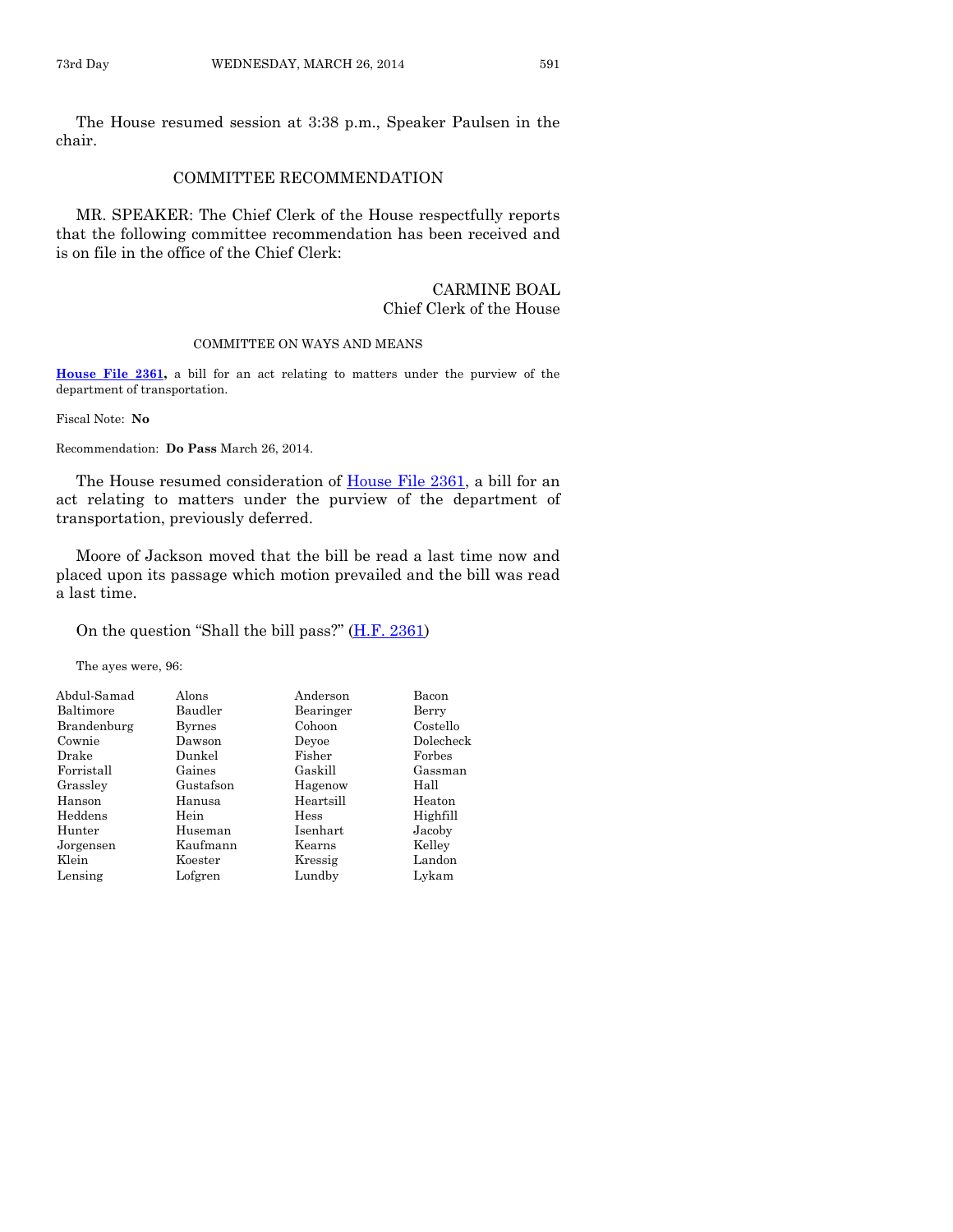| Mascher       | Maxwell    | Meyer             | Miller, H.        |
|---------------|------------|-------------------|-------------------|
| Miller, L.    | Moore      | Muhlbauer         | Murphy            |
| Oldson        | Olson, R.  | Olson, S.         | Olson, T.         |
| Ourth         | Pettengill | Prichard          | Rayhons           |
| Riding        | Rogers     | Ruff              | Running-Marquardt |
| Salmon        | Sands      | Schultz           | Shaw              |
| Sheets        | Smith, J.  | Smith, M.         | Soderberg         |
| Staed         | Stanerson  | Steckman          | Stutsman          |
| Taylor, R.    | Taylor, T. | Thede             | Upmeyer           |
| Vander Linden | Watts      | Wessel-Kroeschell | Windschitl        |
| Wolfe         | Wood       | Worthan           | Mr. Speaker       |
|               |            |                   | Paulsen           |
|               |            |                   |                   |

The nays were, none.

Absent or not voting, 4:

Fry Kajtazovic Thomas Winckler

The bill having received a constitutional majority was declared to have passed the House and the title, as amended, was agreed to.

#### RULE 60 INVOKED

Shaw of Pocahontas moved to invoke Rule 60, to immediately withdraw [House File 138](http://coolice.legis.iowa.gov/Cool-ICE/default.asp?Category=billinfo&Service=Billbook&frame=1&GA=85&hbill=HF138) from committee on Judiciary and place it on the calendar.

The Speaker ruled the motion out of order.

**[House File 2422,](http://coolice.legis.iowa.gov/Cool-ICE/default.asp?Category=billinfo&Service=Billbook&frame=1&GA=85&hbill=HF2422)** a bill for an act creating the Iowa uniform power of attorney Act and providing penalties and including applicability provisions, was taken up for consideration.

Gustafson of Madison offered amendment  $H-8138$  $H-8138$  filed by him and moved its adoption.

Amendment  $\underline{H-8138}$  $\underline{H-8138}$  $\underline{H-8138}$  was adopted, placing out of order amendment H–[8093](http://coolice.legis.iowa.gov/Cool-ICE/default.asp?Category=billinfo&Service=Billbook&frame=1&GA=85&hbill=H8093) filed by Baltimore of Boone on March 5, 2014.

### [SENATE FILE 2168](http://coolice.legis.iowa.gov/Cool-ICE/default.asp?Category=billinfo&Service=Billbook&frame=1&GA=85&hbill=SF2168) SUBSTITUTED FOR [HOUSE FILE 2422](http://coolice.legis.iowa.gov/Cool-ICE/default.asp?Category=billinfo&Service=Billbook&frame=1&GA=85&hbill=HF2422)

Gustafson of Madison asked and received unanimous consent to substitute [Senate File 2168](http://coolice.legis.iowa.gov/Cool-ICE/default.asp?Category=billinfo&Service=Billbook&frame=1&GA=85&hbill=SF2168) for [House File 2422.](http://coolice.legis.iowa.gov/Cool-ICE/default.asp?Category=billinfo&Service=Billbook&frame=1&GA=85&hbill=HF2422)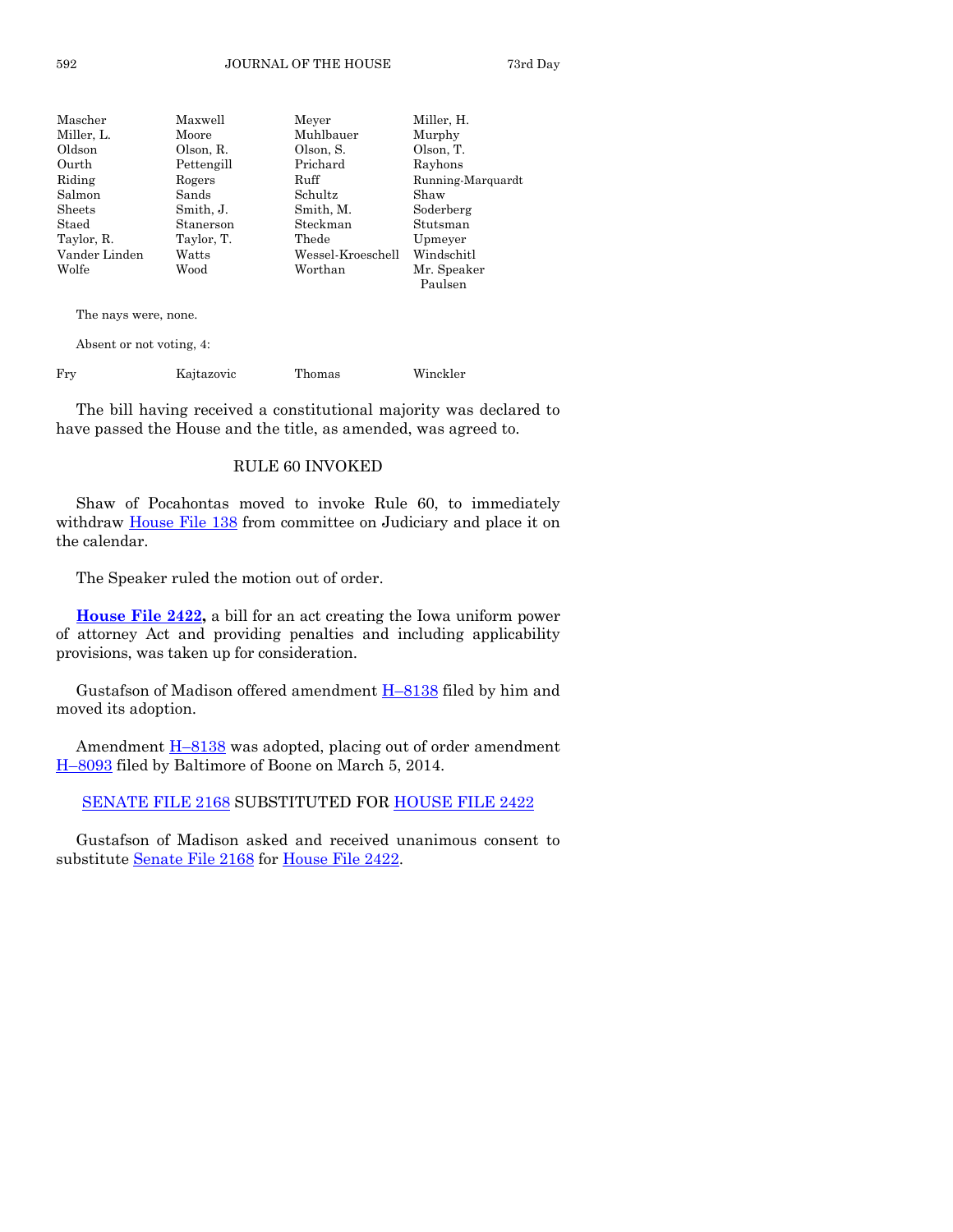[Senate File 2168,](http://coolice.legis.iowa.gov/Cool-ICE/default.asp?Category=billinfo&Service=Billbook&frame=1&GA=85&hbill=SF2168) a bill for an act creating the Iowa uniform power of attorney Act and providing penalties and including applicability provisions, was taken up for consideration.

Baltimore of Boone offered amendment **H-[8147](http://coolice.legis.iowa.gov/Cool-ICE/default.asp?Category=billinfo&Service=Billbook&frame=1&GA=85&hbill=H8147)** filed by him and moved its adoption.

Amendment  $H-8147$  $H-8147$  was adopted.

Gustafson of Madison moved that the bill be read a last time now and placed upon its passage which motion prevailed and the bill was read a last time.

On the question "Shall the bill pass?" ([S.F. 2168\)](http://coolice.legis.iowa.gov/Cool-ICE/default.asp?Category=billinfo&Service=Billbook&frame=1&GA=85&hbill=SF2168)

The ayes were, 96:

| Abdul-Samad          | Alons         | Anderson          | Bacon             |
|----------------------|---------------|-------------------|-------------------|
| Baltimore            | Baudler       | Bearinger         | Berry             |
| Brandenburg          | <b>Byrnes</b> | Cohoon            | Costello          |
| Cownie               | Dawson        | Deyoe             | Dolecheck         |
| Drake                | Dunkel        | Fisher            | Forbes            |
| Forristall           | Gaines        | Gaskill           | Gassman           |
| Grassley             | Gustafson     | Hagenow           | Hall              |
| Hanson               | Hanusa        | Heartsill         | Heaton            |
| Heddens              | Hein          | Hess              | Highfill          |
| Hunter               | Huseman       | Isenhart          | Jacoby            |
| Jorgensen            | Kaufmann      | Kearns            | Kelley            |
| Klein                | Koester       | Kressig           | Landon            |
| Lensing              | Lofgren       | Lundby            | Lykam             |
| Mascher              | Maxwell       | Meyer             | Miller, H.        |
| Miller, L.           | Moore         | Muhlbauer         | Murphy            |
| Oldson               | Olson, R.     | Olson, S.         | Olson, T.         |
| Ourth                | Pettengill    | Prichard          | Rayhons           |
| Riding               | Rogers        | Ruff              | Running-Marquardt |
| Salmon               | Sands         | Schultz           | Shaw              |
| Sheets               | Smith, J.     | Smith, M.         | Soderberg         |
| Staed                | Stanerson     | Steckman          | Stutsman          |
| Taylor, R.           | Taylor, T.    | Thede             | Upmeyer           |
| Vander Linden        | Watts         | Wessel-Kroeschell | Windschitl        |
| Wolfe                | Wood          | Worthan           | Mr. Speaker       |
|                      |               |                   | Paulsen           |
| The nays were, none. |               |                   |                   |

Absent or not voting, 4:

Fry Kajtazovic Thomas Winckler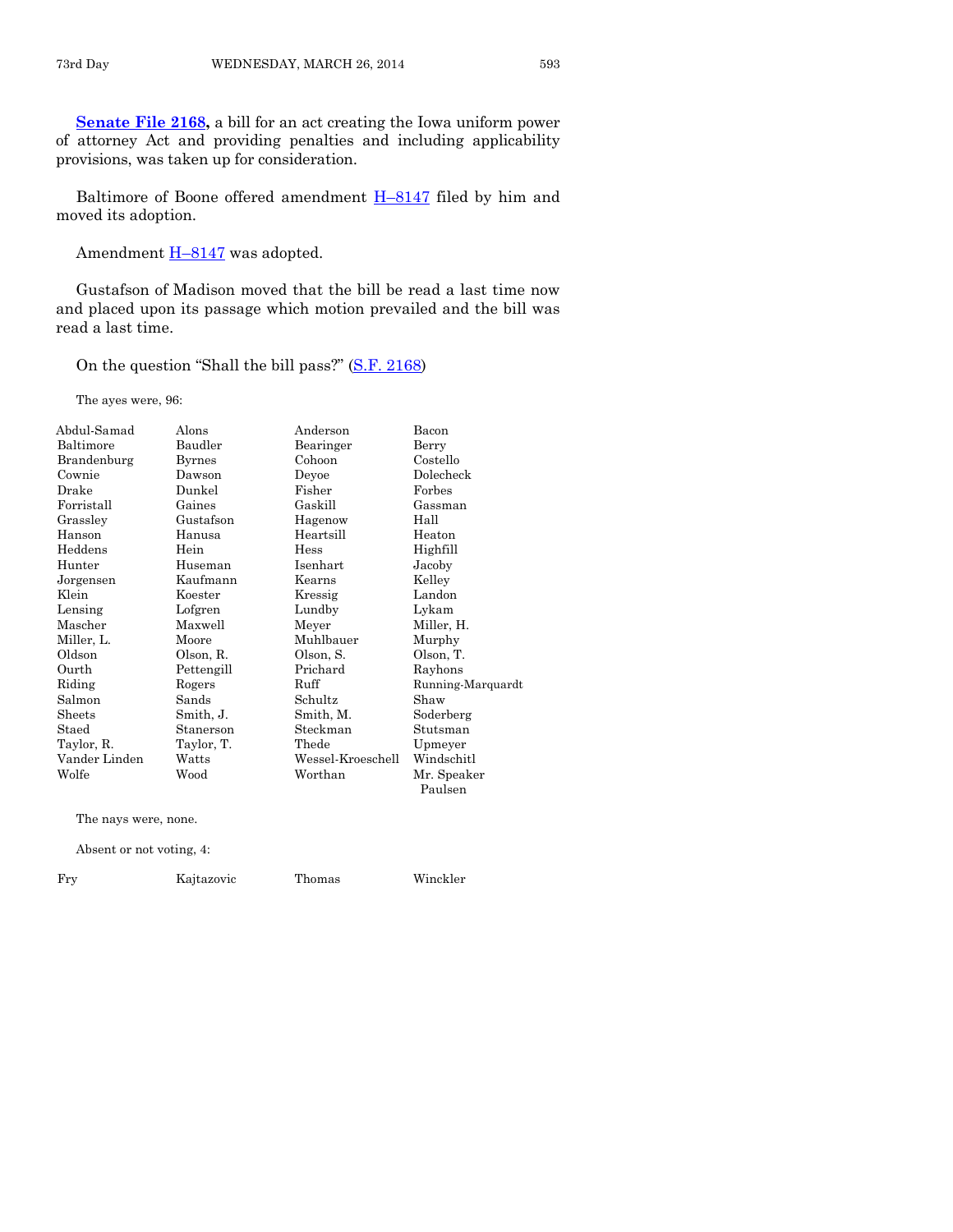The bill having received a constitutional majority was declared to have passed the House and the title was agreed to.

# HOUSE FILES 2169 AND 2422 WITHDRAWN

Gustafson of Madison asked and received unanimous consent to withdraw House Files 2169 and 2422 from further consideration by the House.

# Ways and Means Calendar

**[House File 2448,](http://coolice.legis.iowa.gov/Cool-ICE/default.asp?Category=billinfo&Service=Billbook&frame=1&GA=85&hbill=HF2448)** a bill for an act relating to the administration of programs by the economic development authority by modifying the high quality jobs program, creating a workforce housing tax incentives program and making penalties applicable, and repealing the enterprise zone program, and including effective date and retroactive and other applicability provisions, was taken up for consideration.

Kaufmann of Cedar offered amendment H–[8148](http://coolice.legis.iowa.gov/Cool-ICE/default.asp?Category=billinfo&Service=Billbook&frame=1&GA=85&hbill=H8148) filed by him and Thomas of Clayton.

Kaufmann of Cedar offered amendment H–[8164,](http://coolice.legis.iowa.gov/Cool-ICE/default.asp?Category=billinfo&Service=Billbook&frame=1&GA=85&hbill=H8164) to amendment H–[8148,](http://coolice.legis.iowa.gov/Cool-ICE/default.asp?Category=billinfo&Service=Billbook&frame=1&GA=85&hbill=H8148) filed by him from the floor and moved its adoption.

Amendment  $\underline{H-8164}$ , to amendment  $\underline{H-8148}$ , was adopted.

Kaufmann of Cedar moved the adoption of amendment H–[8148,](http://coolice.legis.iowa.gov/Cool-ICE/default.asp?Category=billinfo&Service=Billbook&frame=1&GA=85&hbill=H8148) as amended.

Amendment  $\underline{H-8148}$ , as amended, was adopted.

Kaufmann of Cedar moved that the bill be read a last time now and placed upon its passage which motion prevailed and the bill was read a last time.

On the question "Shall the bill pass?" ([H.F. 2448\)](http://coolice.legis.iowa.gov/Cool-ICE/default.asp?Category=billinfo&Service=Billbook&frame=1&GA=85&hbill=HF2448)

The ayes were, 96:

Abdul-Samad Alons Anderson Bacon Baltimore Baudler Bearinger Berry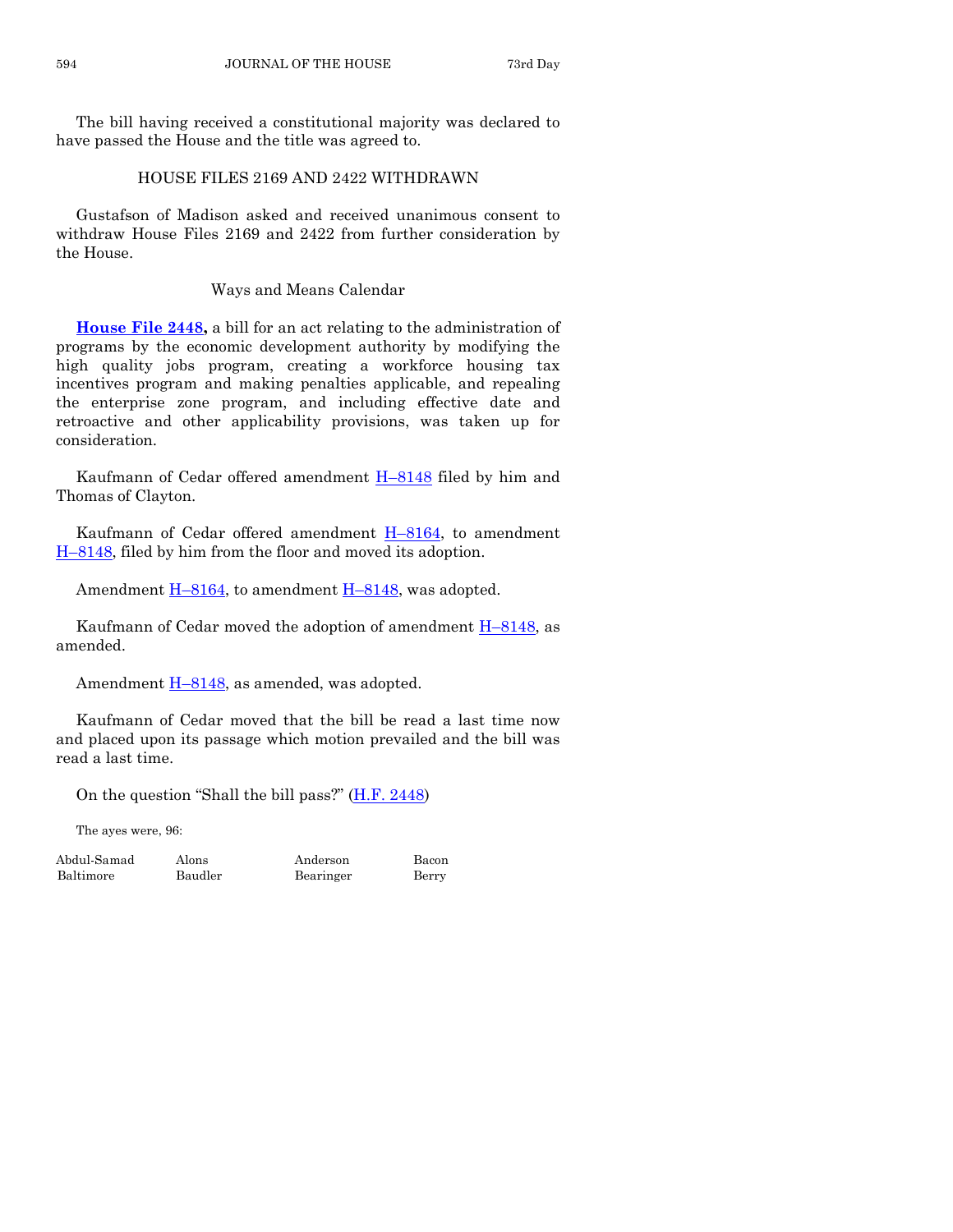| Brandenburg            | <b>Byrnes</b> | Cohoon            | Costello          |
|------------------------|---------------|-------------------|-------------------|
| Cownie                 | Dawson        | Deyoe             | Dolecheck         |
| Drake                  | Dunkel        | Fisher            | Forbes            |
| Forristall             | Gaines        | Gaskill           | Gassman           |
| Grasslev               | Gustafson     | Hagenow           | Hall              |
| Hanson                 | Hanusa        | Heartsill         | Heaton            |
| Heddens                | Hein          | Hess              | Highfill          |
| Hunter                 | Huseman       | Isenhart          | Jacoby            |
| Jorgensen              | Kaufmann      | Kearns            | Kelley            |
| Klein                  | Koester       | Kressig           | Landon            |
| Lensing                | Lofgren       | Lundby            | Lykam             |
| Mascher                | Maxwell       | Meyer             | Miller, H.        |
| Miller, L.             | Moore         | Muhlbauer         | Murphy            |
| Oldson                 | Olson, R.     | Olson, S.         | Olson, T.         |
| Ourth                  | Pettengill    | Prichard          | Rayhons           |
| Riding                 | Rogers        | Ruff              | Running-Marquardt |
| Salmon                 | Sands         | Schultz           | Shaw              |
| $\rm{Sheets}$          | Smith, J.     | Smith, M.         | Soderberg         |
| $\operatorname{Staed}$ | Stanerson     | Steckman          | Stutsman          |
| Taylor, R.             | Taylor, T.    | Thede             | Upmeyer           |
| Vander Linden          | Watts         | Wessel-Kroeschell | Windschitl        |
| Wolfe                  | Wood          | Worthan           | Mr. Speaker       |
|                        |               |                   | Paulsen           |

The nays were, none.

Absent or not voting, 4:

Fry Kajtazovic Thomas Winckler

The bill having received a constitutional majority was declared to have passed the House and the title was agreed to.

# [HOUSE FILE 2305](http://coolice.legis.iowa.gov/Cool-ICE/default.asp?Category=billinfo&Service=Billbook&frame=1&GA=85&hbill=HF2305) WITHDRAWN

Kaufmann of Cedar asked and received unanimous consent to withdraw [House File 2305](http://coolice.legis.iowa.gov/Cool-ICE/default.asp?Category=billinfo&Service=Billbook&frame=1&GA=85&hbill=HF2305) from further consideration by the House.

**[House File 2451,](http://coolice.legis.iowa.gov/Cool-ICE/default.asp?Category=billinfo&Service=Billbook&frame=1&GA=85&hbill=HF2451)** a bill for an act relating to the rebate of sales tax imposed and collected at an automobile racetrack facility and including effective date and retroactive applicability provisions, was taken up for consideration.

## [SENATE FILE 2341](http://coolice.legis.iowa.gov/Cool-ICE/default.asp?Category=billinfo&Service=Billbook&frame=1&GA=85&hbill=SF2341) SUBSTITUTED FOR [HOUSE FILE 2451](http://coolice.legis.iowa.gov/Cool-ICE/default.asp?Category=billinfo&Service=Billbook&frame=1&GA=85&hbill=HF2451)

Sands of Louisa asked and received unanimous consent to substitute [Senate File 2341](http://coolice.legis.iowa.gov/Cool-ICE/default.asp?Category=billinfo&Service=Billbook&frame=1&GA=85&hbill=SF2341) for [House File 2451.](http://coolice.legis.iowa.gov/Cool-ICE/default.asp?Category=billinfo&Service=Billbook&frame=1&GA=85&hbill=HF2451)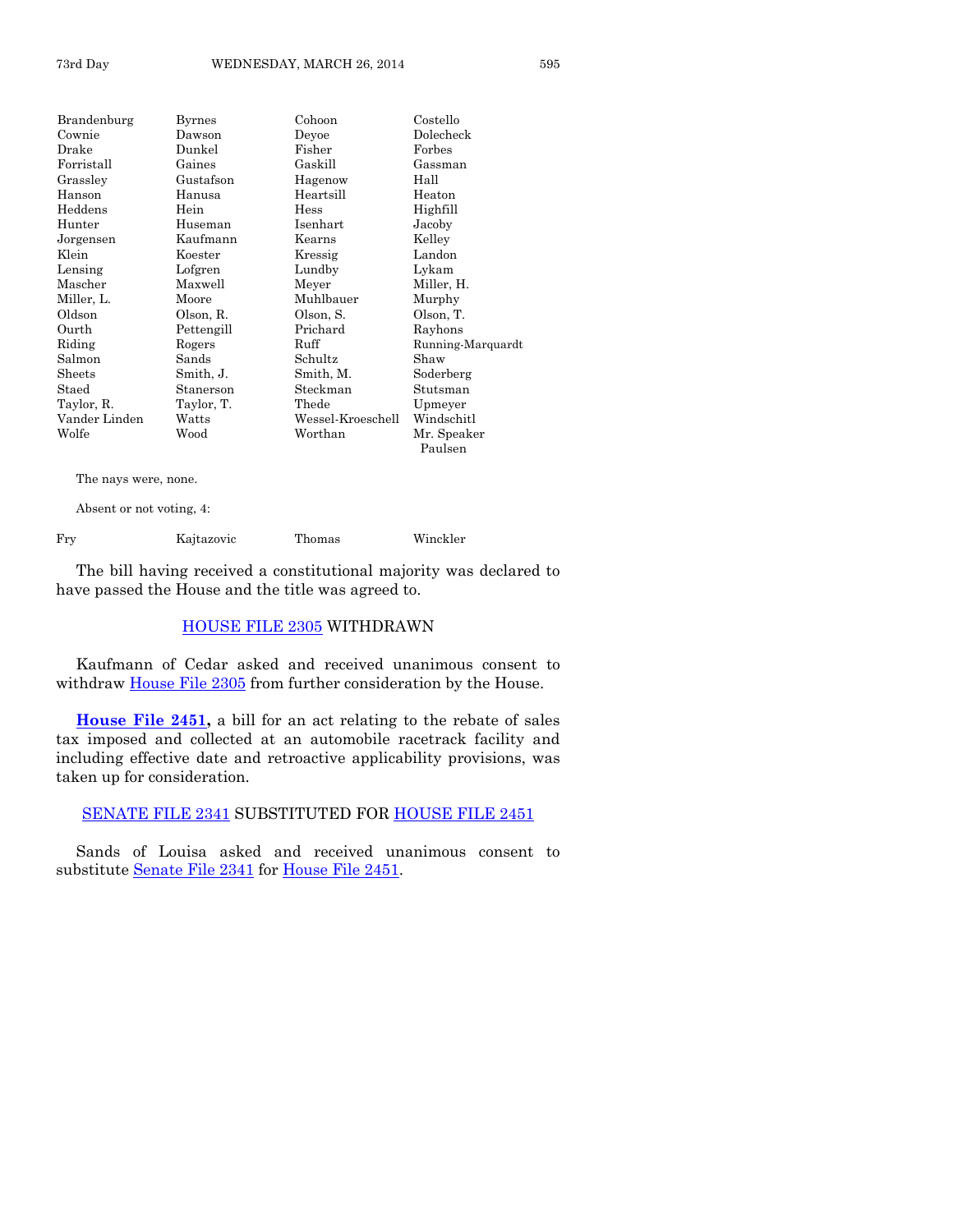**[Senate File 2341,](http://coolice.legis.iowa.gov/Cool-ICE/default.asp?Category=billinfo&Service=Billbook&frame=1&GA=85&hbill=SF2341)** a bill for an act relating to the rebate of sales tax imposed and collected at an automobile racetrack facility and including effective date and retroactive applicability provisions, was taken up for consideration.

Sands of Louisa moved that the bill be read a last time now and placed upon its passage which motion prevailed and the bill was read a last time.

On the question "Shall the bill pass?" ([S.F. 2341\)](http://coolice.legis.iowa.gov/Cool-ICE/default.asp?Category=billinfo&Service=Billbook&frame=1&GA=85&hbill=SF2341)

The ayes were, 82:

| Abdul-Samad        | Alons             | Anderson   | Bacon         |  |
|--------------------|-------------------|------------|---------------|--|
| Baltimore          | Bearinger         | Berry      | Brandenburg   |  |
| <b>Byrnes</b>      | Cohoon            | Costello   | Cownie        |  |
| Dawson             | Deyoe             | Dolecheck  | Drake         |  |
| Dunkel             | Forbes            | Forristall | Gaines        |  |
| Gaskill            | Gassman           | Grassley   | Gustafson     |  |
| Hagenow            | Hall              | Hanson     | Hanusa        |  |
| Heartsill          | Heaton            | Hein       | Hess          |  |
| Huseman            | Isenhart          | Jacoby     | Kaufmann      |  |
| Kearns             | Kelley            | Koester    | Kressig       |  |
| Landon             | Lensing           | Lofgren    | Lundby        |  |
| Lykam              | Mascher           | Maxwell    | Meyer         |  |
| Miller, H.         | Miller, L.        | Moore      | Muhlbauer     |  |
| Murphy             | Oldson            | Olson, S.  | Olson, T.     |  |
| Ourth              | Prichard          | Riding     | Rogers        |  |
| Ruff               | Running-Marquardt | Sands      | Sheets        |  |
| Smith, J.          | Smith, M.         | Soderberg  | Staed         |  |
| Stanerson          | Steckman          | Stutsman   | Taylor, R.    |  |
| Taylor, T.         | Thede             | Upmeyer    | Vander Linden |  |
| Watts              | Windschitl        | Wolfe      | Wood          |  |
| Worthan            | Mr. Speaker       |            |               |  |
|                    | Paulsen           |            |               |  |
| The nays were, 14: |                   |            |               |  |

| Baudler    | Fisher            | Heddens | Highfill  |
|------------|-------------------|---------|-----------|
| Hunter     | Jorgensen         | Klein   | Olson, R. |
| Pettengill | Rayhons           | Salmon  | Schultz   |
| Shaw       | Wessel-Kroeschell |         |           |

Absent or not voting, 4:

| Frv | Kajtazovic | Thomas | Winckler |
|-----|------------|--------|----------|
|     |            |        |          |

The bill having received a constitutional majority was declared to have passed the House and the title was agreed to.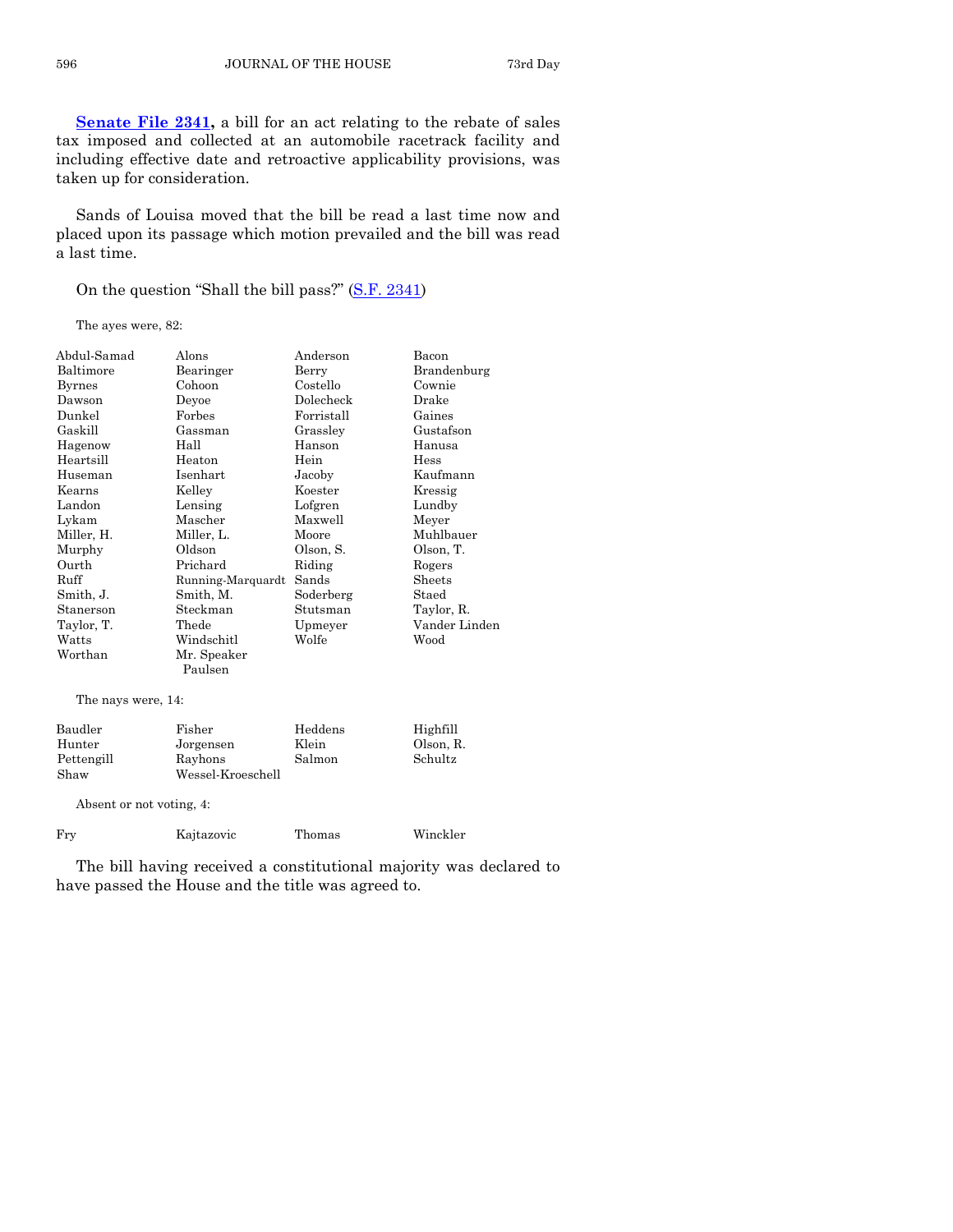## [HOUSE FILE 2451](http://coolice.legis.iowa.gov/Cool-ICE/default.asp?Category=billinfo&Service=Billbook&frame=1&GA=85&hbill=HF2451) WITHDRAWN

Sands of Louisa asked and received unanimous consent to withdraw [House File 2451](http://coolice.legis.iowa.gov/Cool-ICE/default.asp?Category=billinfo&Service=Billbook&frame=1&GA=85&hbill=HF2451) from further consideration by the House.

**[House File 2452,](http://coolice.legis.iowa.gov/Cool-ICE/default.asp?Category=billinfo&Service=Billbook&frame=1&GA=85&hbill=HF2452)** a bill for an act providing for the creation of first-time homebuyer savings accounts in Iowa, including related individual income tax exemptions, making penalties applicable, and including effective date and applicability provisions, was taken up for consideration.

Baltimore of Boone offered amendment H–[8150](http://coolice.legis.iowa.gov/Cool-ICE/default.asp?Category=billinfo&Service=Billbook&frame=1&GA=85&hbill=H8150) filed by him and moved its adoption.

Amendment **H-[8150](http://coolice.legis.iowa.gov/Cool-ICE/default.asp?Category=billinfo&Service=Billbook&frame=1&GA=85&hbill=H8150)** was adopted.

Baltimore of Boone moved that the bill be read a last time now and placed upon its passage which motion prevailed and the bill was read a last time.

On the question "Shall the bill pass?" ([H.F. 2452\)](http://coolice.legis.iowa.gov/Cool-ICE/default.asp?Category=billinfo&Service=Billbook&frame=1&GA=85&hbill=HF2452)

The ayes were, 95:

| Abdul-Samad | Alons         | Anderson          | Bacon         |
|-------------|---------------|-------------------|---------------|
| Baltimore   | Baudler       | Bearinger         | Berry         |
| Brandenburg | <b>Byrnes</b> | Cohoon            | Costello      |
| Cownie      | Dawson        | Deyoe             | Dolecheck     |
| Drake       | Dunkel        | Fisher            | Forbes        |
| Forristall  | Gaines        | Gaskill           | Gassman       |
| Grassley    | Gustafson     | Hagenow           | Hall          |
| Hanson      | Hanusa        | Heartsill         | Heaton        |
| Heddens     | Hein          | Hess              | Highfill      |
| Hunter      | Huseman       | Isenhart          | Jacoby        |
| Jorgensen   | Kaufmann      | Kearns            | Kelley        |
| Klein       | Koester       | Kressig           | Landon        |
| Lensing     | Lofgren       | Lundby            | Lykam         |
| Mascher     | Maxwell       | Meyer             | Miller, H.    |
| Miller, L.  | Moore         | Muhlbauer         | Murphy        |
| Oldson      | Olson, R.     | Olson, S.         | Olson, T.     |
| Pettengill  | Prichard      | Rayhons           | Riding        |
| Rogers      | Ruff          | Running-Marquardt | Salmon        |
| Sands       | Schultz       | Shaw              | Sheets        |
| Smith, J.   | Smith, M.     | Soderberg         | Staed         |
| Stanerson   | Steckman      | Stutsman          | Taylor, R.    |
| Taylor, T.  | Thede         | Upmeyer           | Vander Linden |
|             |               |                   |               |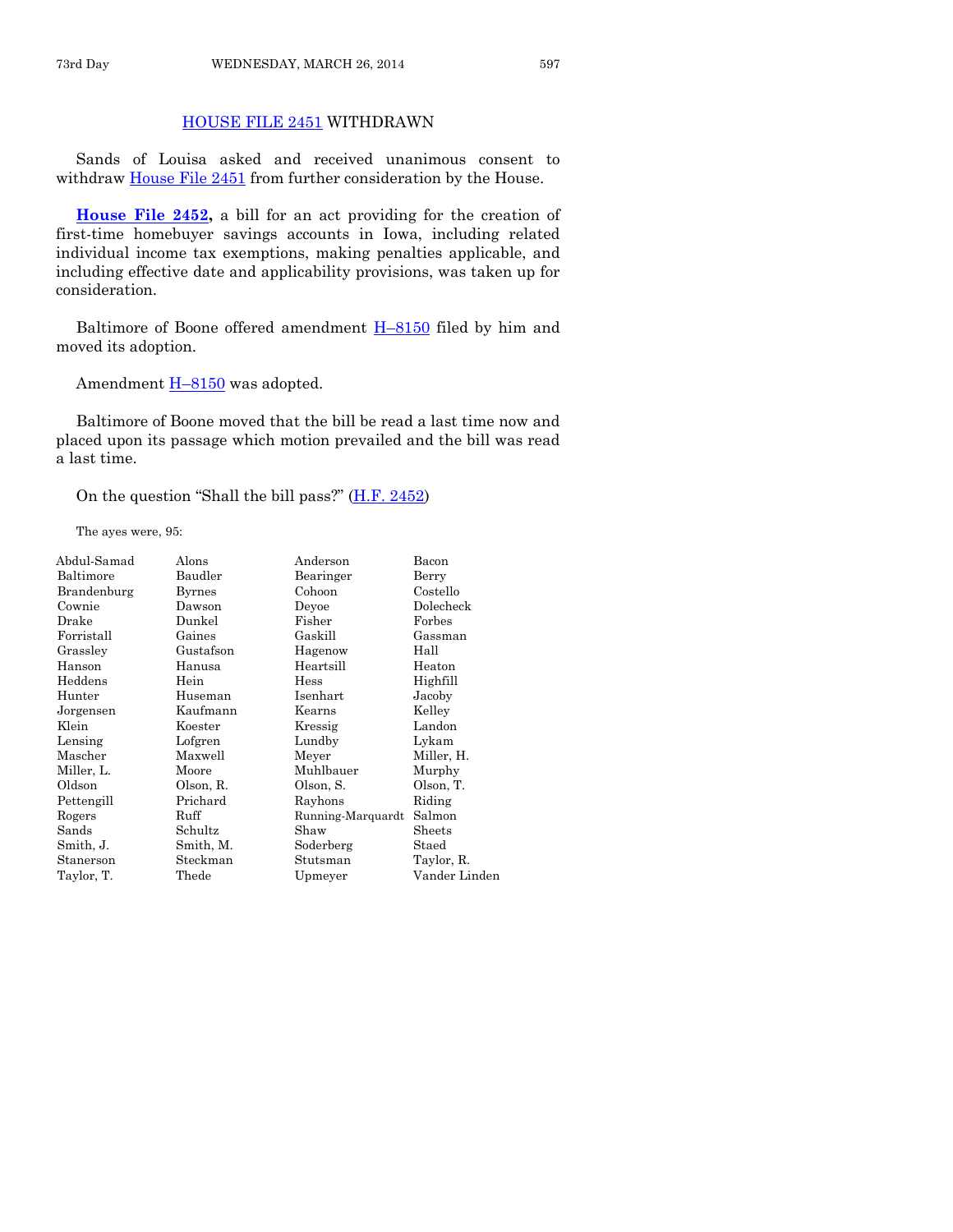598 JOURNAL OF THE HOUSE 73rd Day

| Watts<br>Wood | Wessel-Kroeschell<br>Worthan | Windschitl<br>Mr. Speaker<br>Paulsen | Wolfe |
|---------------|------------------------------|--------------------------------------|-------|
|               | The nays were, none.         |                                      |       |
|               | Absent or not voting, 5:     |                                      |       |

| Fry | Kajtazovic | Ourth | Thomas |
|-----|------------|-------|--------|
|     |            |       |        |

Winckler

The bill having received a constitutional majority was declared to have passed the House and the title was agreed to.

# [HOUSE FILE 2353](http://coolice.legis.iowa.gov/Cool-ICE/default.asp?Category=billinfo&Service=Billbook&frame=1&GA=85&hbill=HF2353) WITHDRAWN

Baltimore of Boone asked and received unanimous consent to withdraw **House File 2353** from further consideration by the House.

**[House File 2453,](http://coolice.legis.iowa.gov/Cool-ICE/default.asp?Category=billinfo&Service=Billbook&frame=1&GA=85&hbill=HF2453)** a bill for an act relating to the administration of the historic preservation and cultural and entertainment district tax credit program by the department of cultural affairs, providing for fees, and including applicability provisions, was taken up for consideration.

Hagenow of Polk moved that the bill be read a last time now and placed upon its passage which motion prevailed and the bill was read a last time.

#### On the question "Shall the bill pass?"  $(H.F. 2453)$  $(H.F. 2453)$

The ayes were, 94:

| Abdul-Samad | Alons         | Anderson   | Bacon      |
|-------------|---------------|------------|------------|
| Baltimore   | Baudler       | Bearinger  | Berry      |
| Brandenburg | <b>Byrnes</b> | Cohoon     | Costello   |
| Cownie      | Dawson        | Devoe      | Dolecheck  |
| Drake       | Dunkel        | Fisher     | Forbes     |
| Forristall  | Gaines        | Gaskill    | Gassman    |
| Grassley    | Gustafson     | Hagenow    | Hall       |
| Hanson      | Hanusa        | Heartsill  | Heaton     |
| Heddens     | Hein          | Hess       | Highfill   |
| Huseman     | Isenhart      | Jacoby     | Jorgensen  |
| Kaufmann    | Kearns        | Kelley     | Klein      |
| Koester     | Kressig       | Landon     | Lensing    |
| Lofgren     | Lundby        | Lykam      | Mascher    |
| Maxwell     | Meyer         | Miller, H. | Miller, L. |
| Moore       | Muhlbauer     | Murphy     | Oldson     |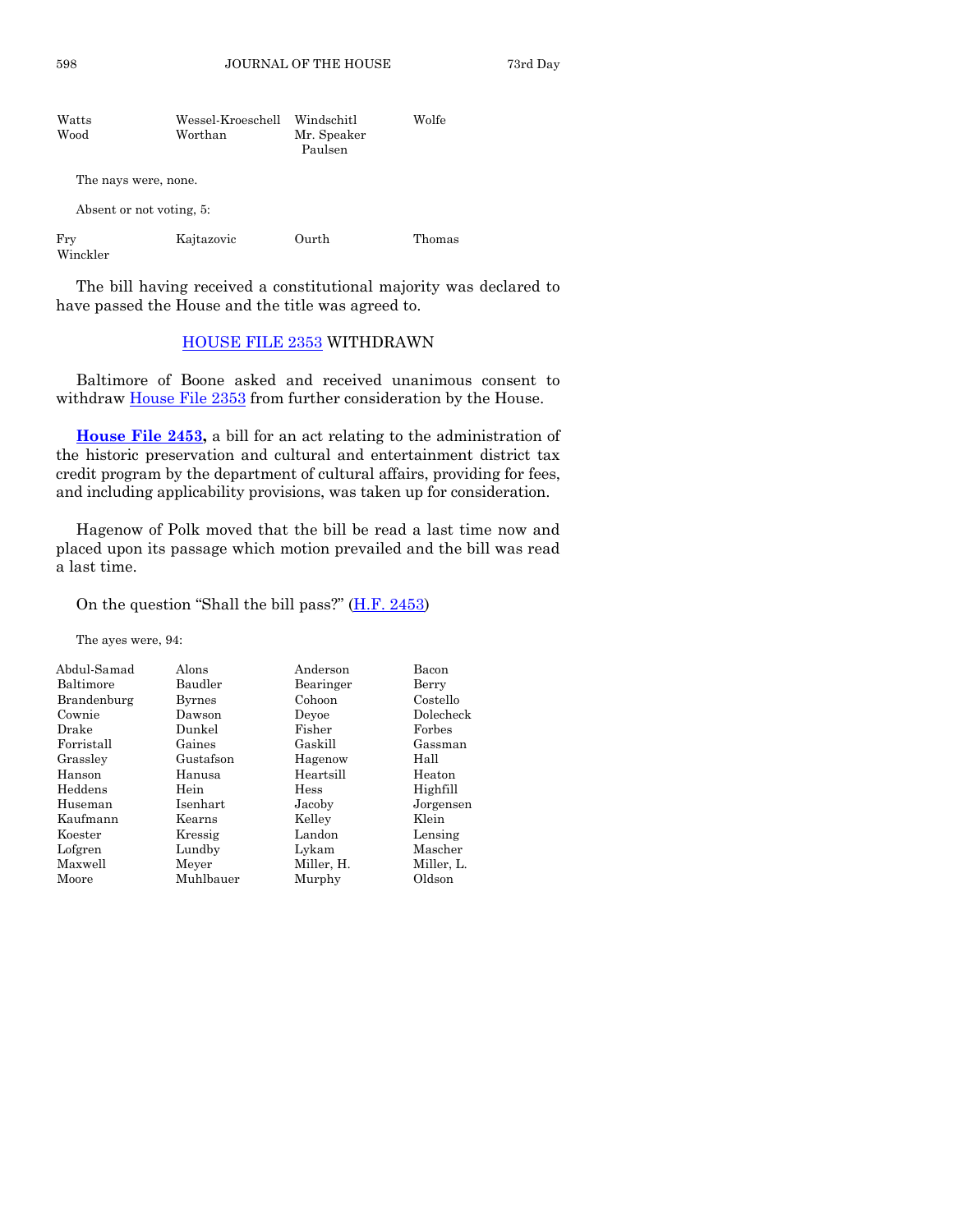| Olson, S.                | Olson, T.<br>Ourth       |        | Pettengill |
|--------------------------|--------------------------|--------|------------|
| Prichard                 | Rayhons                  | Riding | Rogers     |
| Ruff                     | Running-Marquardt        | Salmon | Sands      |
| Schultz                  | Sheets<br>Shaw           |        | Smith, J.  |
| Smith, M.                | Soderberg<br>Staed       |        | Stanerson  |
| Steckman                 | Taylor, R.<br>Stutsman   |        | Taylor, T. |
| Thede                    | Vander Linden<br>Upmeyer |        | Watts      |
| Wessel-Kroeschell        | Windschitl<br>Wolfe      |        | Wood       |
| Worthan                  | Mr. Speaker              |        |            |
|                          | Paulsen                  |        |            |
| The nays were, 2:        |                          |        |            |
| Hunter                   | Olson, R.                |        |            |
| Absent or not voting, 4: |                          |        |            |
| Frv                      | Kajtazovic               | Thomas | Winckler   |

The bill having received a constitutional majority was declared to have passed the House and the title was agreed to.

#### [HOUSE FILE 2415](http://coolice.legis.iowa.gov/Cool-ICE/default.asp?Category=billinfo&Service=Billbook&frame=1&GA=85&hbill=HF2415) WITHDRAWN

Hagenow of Polk asked and received unanimous consent to withdraw **House File 2415** from further consideration by the House.

#### SENATE AMENDMENT CONSIDERED

Worthan of Buena Vista called up for consideration **[House File](http://coolice.legis.iowa.gov/Cool-ICE/default.asp?Category=billinfo&Service=Billbook&frame=1&GA=85&hbill=HF475)  [475,](http://coolice.legis.iowa.gov/Cool-ICE/default.asp?Category=billinfo&Service=Billbook&frame=1&GA=85&hbill=HF475)** a bill for an act relating to the issuance of a search warrant to authorize the placement, tracking, monitoring, and removal of a global positioning device, amended by the Senate, and moved that the House concur in the Senate amendment H–[8131.](http://coolice.legis.iowa.gov/Cool-ICE/default.asp?Category=billinfo&Service=Billbook&frame=1&GA=85&hbill=H8131)

The motion prevailed and the House concurred in the Senate amendment H–[8131.](http://coolice.legis.iowa.gov/Cool-ICE/default.asp?Category=billinfo&Service=Billbook&frame=1&GA=85&hbill=H8131)

Pursuant to Rule 31.8, relating to the timely filing of amendments, amendment  $H-8160$  $H-8160$  to the Senate amendment  $H-8131$ , filed by Sheets of Appanoose from the floor, was placed out of order.

Worthan of Buena Vista moved that the bill, as amended by the Senate and concurred in by the House, be read a last time now and placed upon its passage which motion prevailed and the bill was read a last time.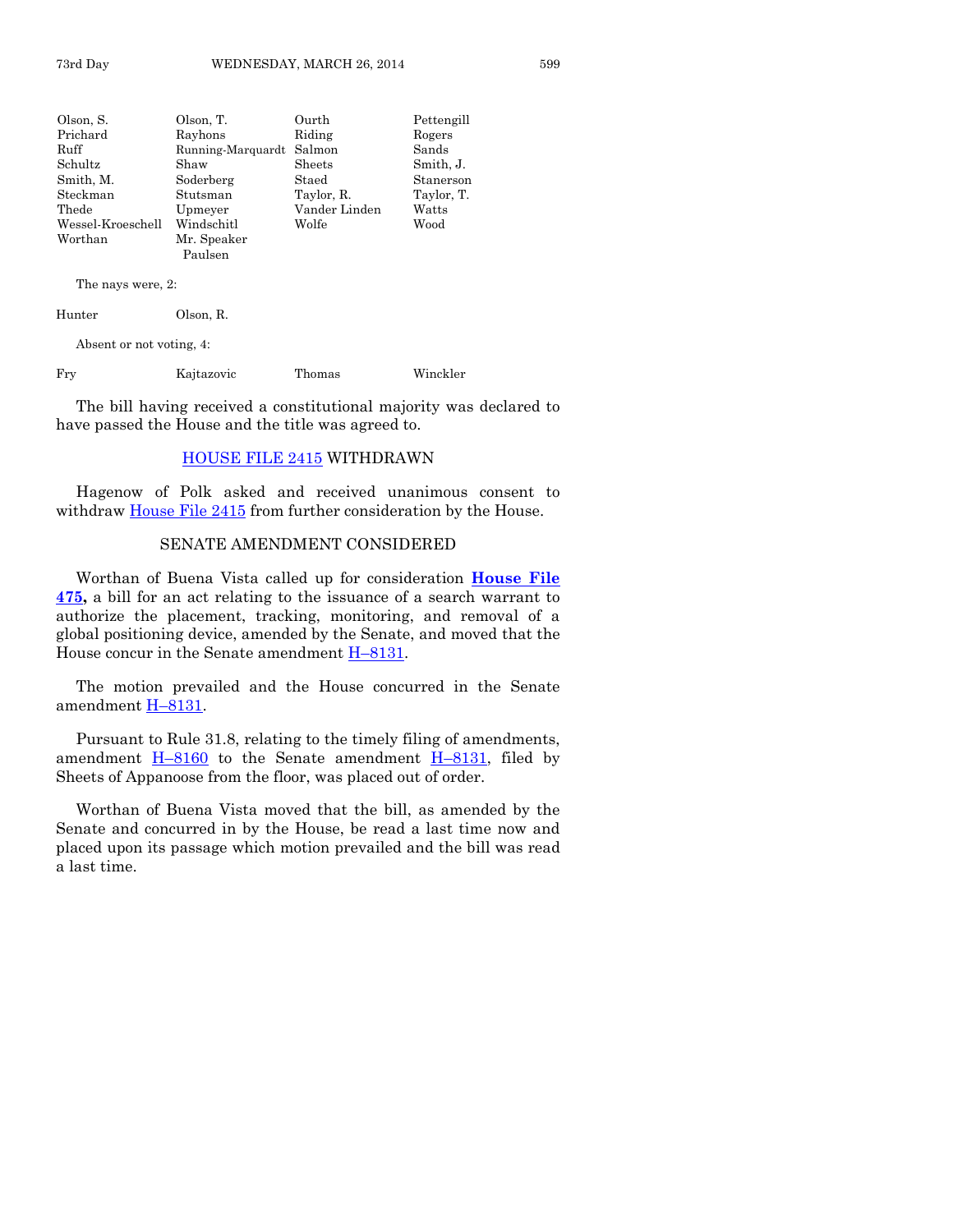# On the question "Shall the bill pass?" [\(H.F. 475\)](http://coolice.legis.iowa.gov/Cool-ICE/default.asp?Category=billinfo&Service=Billbook&frame=1&GA=85&hbill=HF475)

The ayes were, 76:

| Alons      | Bacon            | Baltimore     | Baudler     |
|------------|------------------|---------------|-------------|
| Bearinger  | Brandenburg      | Byrnes        | Cohoon      |
| Costello   | Cownie           | Dawson        | Devoe       |
| Dolecheck  | Drake            | Dunkel        | Fisher      |
| Forbes     | $\rm Forristall$ | Gaskill       | Gassman     |
| Grassley   | Gustafson        | Hagenow       | Hall        |
| Hanson     | Hanusa           | Heaton        | Heddens     |
| Hein       | Hess             | Huseman       | Isenhart    |
| Jorgensen  | Kaufmann         | Kelley        | Klein       |
| Koester    | Kressig          | Landon        | Lofgren     |
| Lundby     | Lykam            | Maxwell       | Meyer       |
| Miller, H. | Miller, L.       | Moore         | Muhlbauer   |
| Murphy     | Oldson           | Olson, R.     | Olson, S.   |
| Olson, T.  | Prichard         | Rayhons       | Riding      |
| Rogers     | Ruff             | Salmon        | Sands       |
| Shaw       | Smith, J.        | Smith, M.     | Soderberg   |
| Staed      | Stanerson        | Stutsman      | Taylor, R.  |
| Thede      | Upmeyer          | Vander Linden | Watts       |
| Windschitl | Wood             | Worthan       | Mr. Speaker |
|            |                  |               | Paulsen     |

The nays were, 20:

| Abdul-Samad              | Anderson                  | Berry             | Gaines |
|--------------------------|---------------------------|-------------------|--------|
| Heartsill                | Highfill                  | Hunter            | Jacoby |
| Kearns                   | Lensing                   | Mascher           | Ourth  |
| Pettengill               | Running-Marquardt Schultz |                   | Sheets |
| Steckman                 | Taylor, T.                | Wessel-Kroeschell | Wolfe  |
| Absent or not voting, 4: |                           |                   |        |

| Frv | Kajtazovic | Thomas | Winckler |
|-----|------------|--------|----------|

The bill having received a constitutional majority was declared to have passed the House and the title was agreed to.

#### IMMEDIATE MESSAGES

Upmeyer of Cerro Gordo asked and received unanimous consent that the following bills be immediately messaged to the Senate: **House Files 475, 2361, 2448, 2452, 2453** and **Senate Files 303, 2168** and **2341.**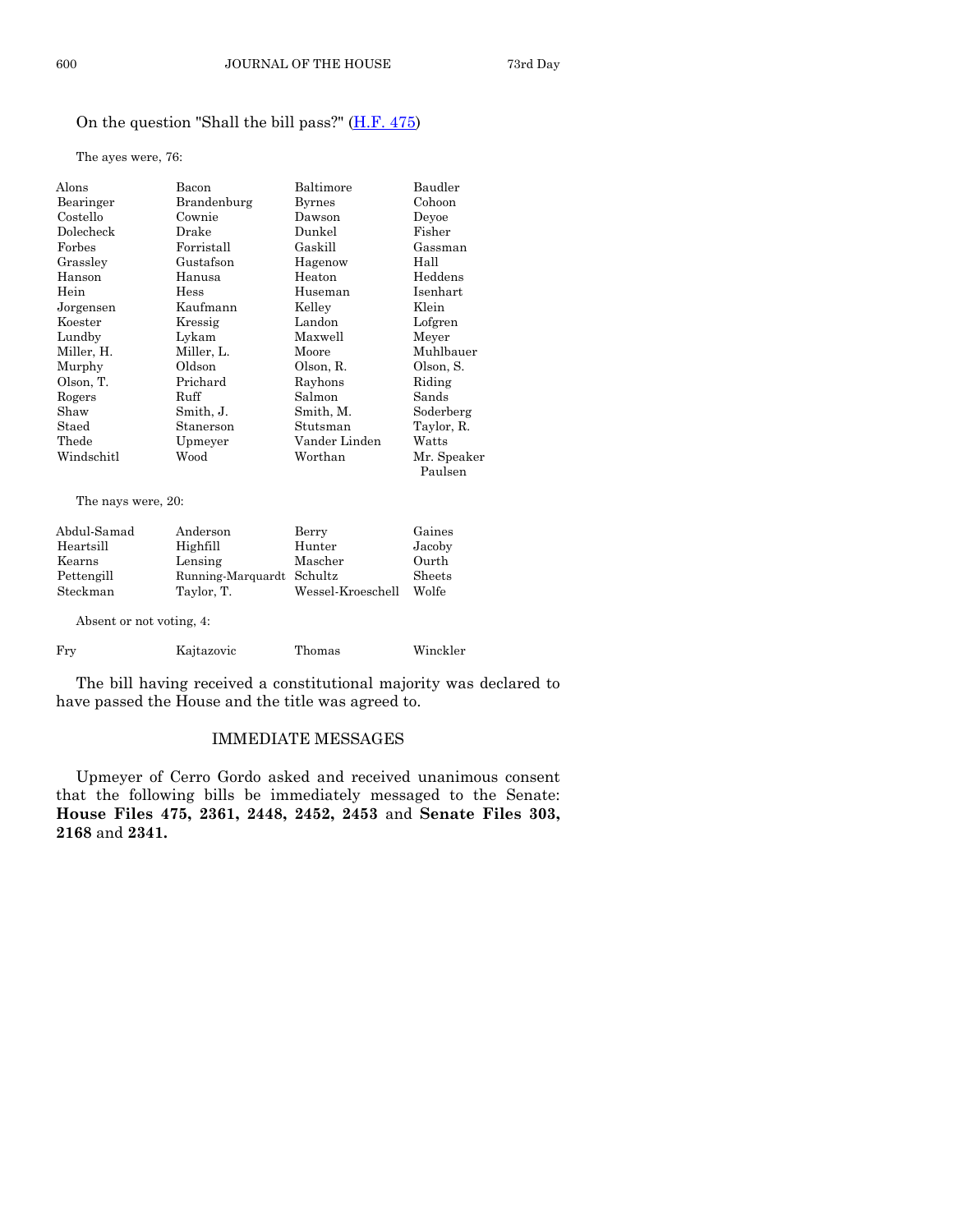### MESSAGES FROM THE SENATE

The following messages were received from the Senate:

Mr. Speaker: I am directed to inform your honorable body that the Senate has on March 26, 2014, amended and passed the following bill in which the concurrence of the House is asked:

[House File 2230,](http://coolice.legis.iowa.gov/Cool-ICE/default.asp?Category=billinfo&Service=Billbook&frame=1&GA=85&hbill=HF2230) a bill for an act relating to vehicle permit requirements for equipment used primarily for construction of permanent conservation practices on agricultural land.

Also: That the Senate has on March 26, 2014, concurred in the House amendment and passed the following bill in which the concurrence of the Senate was asked:

[Senate File 220,](http://coolice.legis.iowa.gov/Cool-ICE/default.asp?Category=billinfo&Service=Billbook&frame=1&GA=85&hbill=SF220) a bill for an act relating to funding for retirement incentive programs offered by school districts and including applicability provisions.

MICHAEL E. MARSHALL, Secretary

#### LEAVE OF ABSENCE

Leave of absence was granted during voting as follows:

Fry of Clarke Kajtazovic of Black Hawk Thomas of Clayton Winckler of Scott

Windschitl of Harrison in the chair at 4:27 p.m.

# EXPLANATION OF VOTE

On March 25, 2014, I was necessarily absent during voting in the House chamber. Had I been present, I would have voted as follows:

[House File 2446](http://coolice.legis.iowa.gov/Cool-ICE/default.asp?Category=billinfo&Service=Billbook&frame=1&GA=85&hbill=HF2446) – "aye" [Senate File 2118](http://coolice.legis.iowa.gov/Cool-ICE/default.asp?Category=billinfo&Service=Billbook&frame=1&GA=85&hbill=SF2118) – "nay" [House File 2447](http://coolice.legis.iowa.gov/Cool-ICE/default.asp?Category=billinfo&Service=Billbook&frame=1&GA=85&hbill=HF2447) – "aye" [Senate File 2198](http://coolice.legis.iowa.gov/Cool-ICE/default.asp?Category=billinfo&Service=Billbook&frame=1&GA=85&hbill=SF2198) – "aye"

[Senate File 2299](http://coolice.legis.iowa.gov/Cool-ICE/default.asp?Category=billinfo&Service=Billbook&frame=1&GA=85&hbill=SF2299) – "aye" [Senate File 2319](http://coolice.legis.iowa.gov/Cool-ICE/default.asp?Category=billinfo&Service=Billbook&frame=1&GA=85&hbill=SF2319) – "aye" [Senate File 2320](http://coolice.legis.iowa.gov/Cool-ICE/default.asp?Category=billinfo&Service=Billbook&frame=1&GA=85&hbill=SF2320) – "aye" [Senate File 2321](http://coolice.legis.iowa.gov/Cool-ICE/default.asp?Category=billinfo&Service=Billbook&frame=1&GA=85&hbill=SF2321) – "aye"

H. MILLER of Webster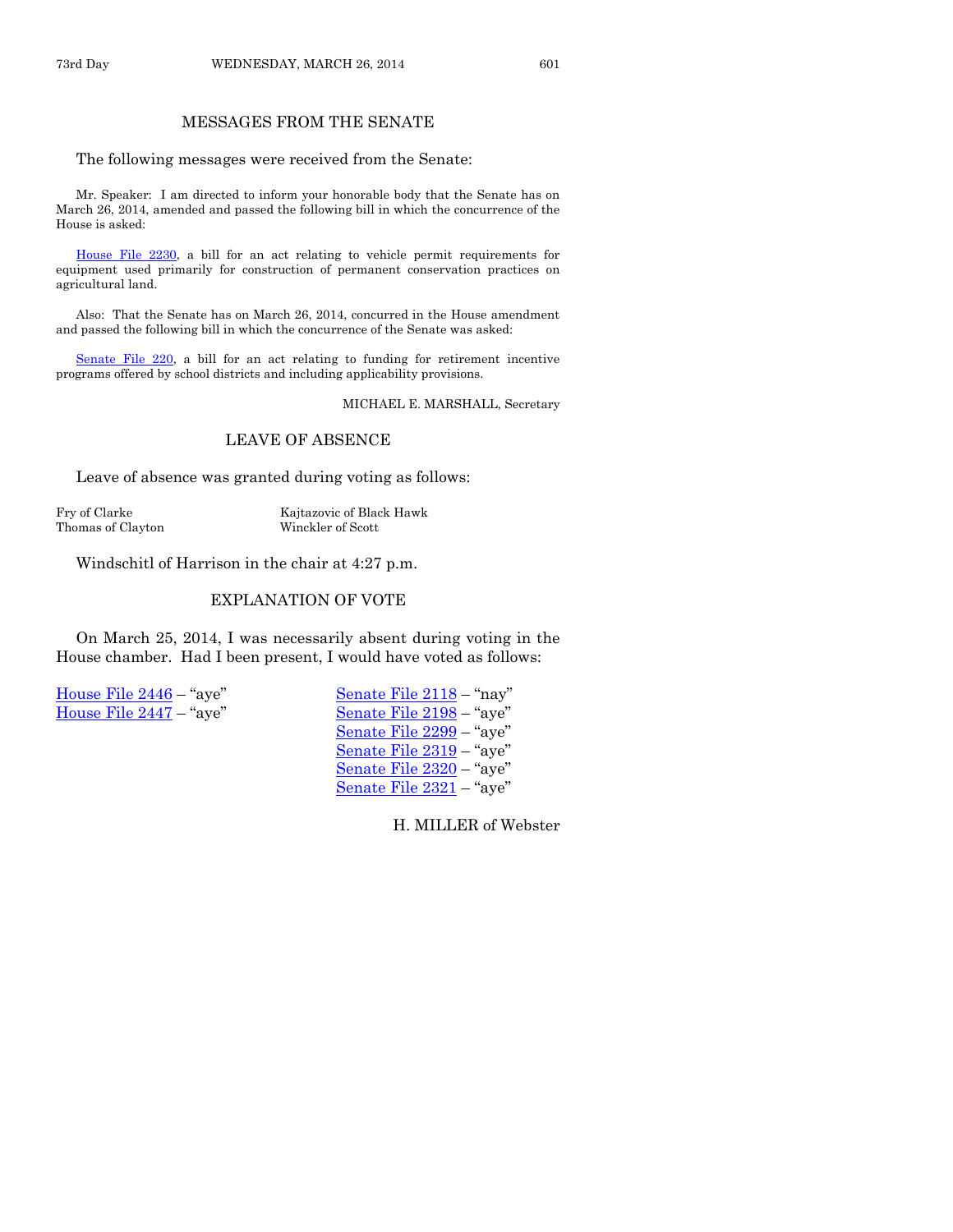## BILLS SIGNED BY THE GOVERNOR

A communication was received from the Governor announcing that on March 26, 2014, he approved and transmitted to the Secretary of State the following bills:

**[House File 381,](http://coolice.legis.iowa.gov/Cool-ICE/default.asp?Category=billinfo&Service=Billbook&frame=1&GA=85&hbill=HF381)** an Act concerning horse racing, including the use of purse moneys for harness racing, advance deposit wagering, and restrictions on dosage amounts for phenylbutazone in certain horse races.

**[House File 2199,](http://coolice.legis.iowa.gov/Cool-ICE/default.asp?Category=billinfo&Service=Billbook&frame=1&GA=85&hbill=HF2199)** an Act relating to conformity with federal law concerning the voluntary shared work program under the state unemployment insurance law and including applicability provisions.

**[House File 2271,](http://coolice.legis.iowa.gov/Cool-ICE/default.asp?Category=billinfo&Service=Billbook&frame=1&GA=85&hbill=HF2271)** an Act relating to supplementary weighting for shared operational functions of school districts and area education agencies and including effective date provisions.

**[House File 2288,](http://coolice.legis.iowa.gov/Cool-ICE/default.asp?Category=billinfo&Service=Billbook&frame=1&GA=85&hbill=HF2288)** an Act relating to reporting and other requirements concerning the Department of Administrative Services and other state agencies.

**[House File 2324,](http://coolice.legis.iowa.gov/Cool-ICE/default.asp?Category=billinfo&Service=Billbook&frame=1&GA=85&hbill=HF2324)** an Act relating to consumer lending transactions by modifying provisions applicable to certain loan charges and modifying designated monetary limits specified in the consumer credit code, and including applicability provisions.

**[House File 2326,](http://coolice.legis.iowa.gov/Cool-ICE/default.asp?Category=billinfo&Service=Billbook&frame=1&GA=85&hbill=HF2326)** an Act relating to payments from the indigent defense fund by the state public defender, including effective date provisions, and providing penalties.

**[House File 2346,](http://coolice.legis.iowa.gov/Cool-ICE/default.asp?Category=billinfo&Service=Billbook&frame=1&GA=85&hbill=HF2346)** an Act relating to solid waste.

**[House File 2365,](http://coolice.legis.iowa.gov/Cool-ICE/default.asp?Category=billinfo&Service=Billbook&frame=1&GA=85&hbill=HF2365)** an Act relating to employment, disciplinary, and other procedures for entities regulated by the Department of Inspections and Appeals, and including applicability provisions.

**[House File 2368,](http://coolice.legis.iowa.gov/Cool-ICE/default.asp?Category=billinfo&Service=Billbook&frame=1&GA=85&hbill=HF2368)** an Act modifying security freeze provisions and extending security freeze protection to specified individuals designated as protected consumers, making penalties applicable, and including effective date provisions.

**[House File 2370,](http://coolice.legis.iowa.gov/Cool-ICE/default.asp?Category=billinfo&Service=Billbook&frame=1&GA=85&hbill=HF2370)** an Act relating to the supervision of orthotist or prosthetist assistants.

**[House File 2378,](http://coolice.legis.iowa.gov/Cool-ICE/default.asp?Category=billinfo&Service=Billbook&frame=1&GA=85&hbill=HF2378)** an Act relating to the requirements for psychologist licensing.

**[House File 2379,](http://coolice.legis.iowa.gov/Cool-ICE/default.asp?Category=billinfo&Service=Billbook&frame=1&GA=85&hbill=HF2379)** an Act relating to crisis stabilization programs authorized by the Department of Human Services.

**[House File 2389,](http://coolice.legis.iowa.gov/Cool-ICE/default.asp?Category=billinfo&Service=Billbook&frame=1&GA=85&hbill=HF2389)** an Act relating to misconduct under the code of professional conduct and ethics of the Board of Educational Examiners and making penalties applicable.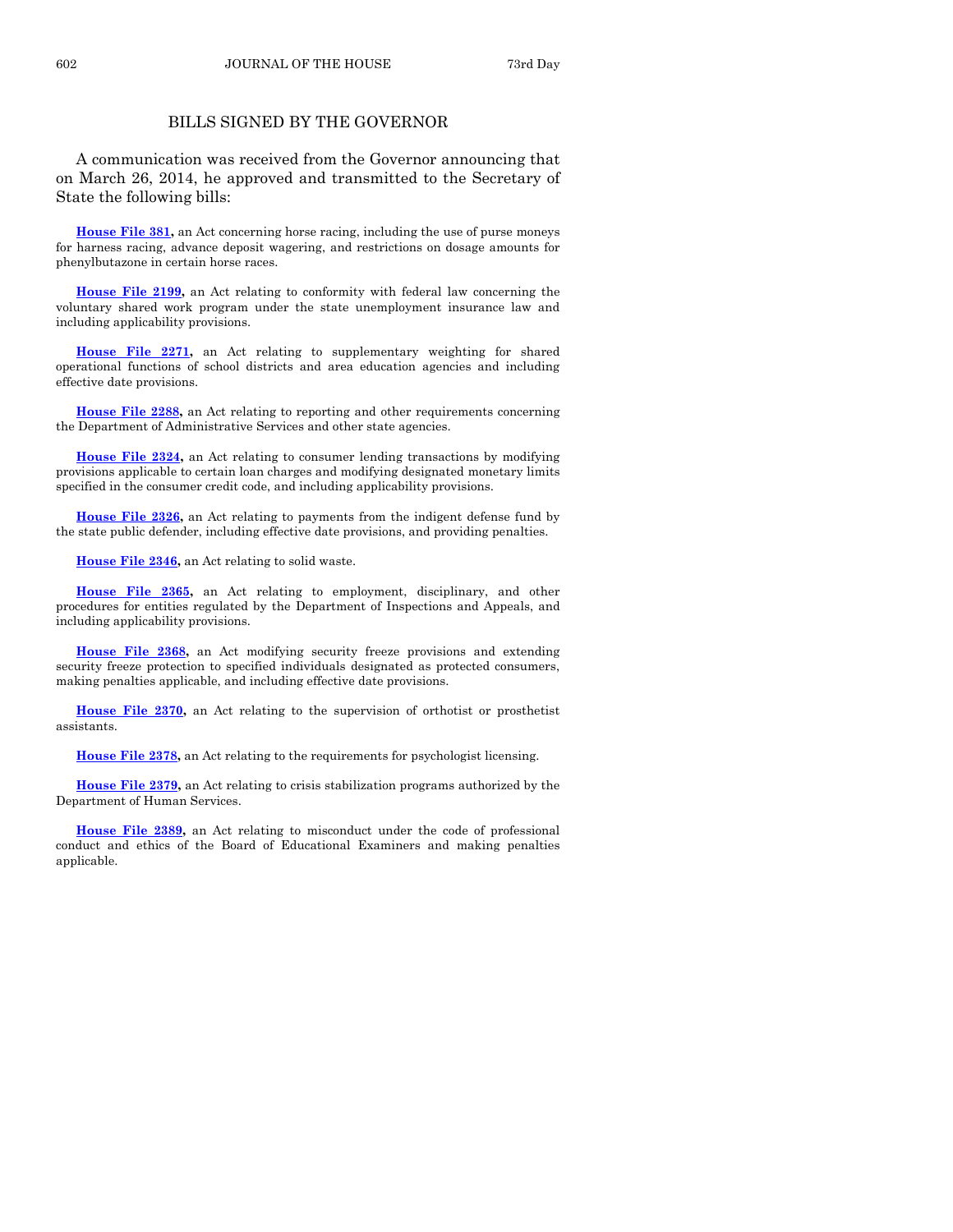**[House File 2397,](http://coolice.legis.iowa.gov/Cool-ICE/default.asp?Category=billinfo&Service=Billbook&frame=1&GA=85&hbill=HF2397)** an Act concerning liability protection for volunteers on state lands.

**[House File 2408,](http://coolice.legis.iowa.gov/Cool-ICE/default.asp?Category=billinfo&Service=Billbook&frame=1&GA=85&hbill=HF2408)** an Act modifying notification requirements applicable to underground facility excavations where underground facilities are present.

**[House File 2421,](http://coolice.legis.iowa.gov/Cool-ICE/default.asp?Category=billinfo&Service=Billbook&frame=1&GA=85&hbill=HF2421)** an Act relating to transfer of guardianship in child in need of assistance proceedings.

**[House File 2427,](http://coolice.legis.iowa.gov/Cool-ICE/default.asp?Category=billinfo&Service=Billbook&frame=1&GA=85&hbill=HF2427)** an Act relating to corn promotion, including special referendums, the assessment of a checkoff, and the creation of a task force, and making penalties applicable.

**[House File 2436,](http://coolice.legis.iowa.gov/Cool-ICE/default.asp?Category=billinfo&Service=Billbook&frame=1&GA=85&hbill=HF2436)** an Act relating to the administration of the streamlined sales tax agreement by the Department of Revenue.

[Senate File 2056,](http://coolice.legis.iowa.gov/Cool-ICE/default.asp?Category=billinfo&Service=Billbook&frame=1&GA=85&hbill=SF2056) an Act relating to incentives for whole grade sharing and reorganization or dissolution by school districts.

**[Senate File 2104,](http://coolice.legis.iowa.gov/Cool-ICE/default.asp?Category=billinfo&Service=Billbook&frame=1&GA=85&hbill=SF2104)** an Act relating to the regulation of insurance company holding systems and providing assessments and penalties.

**[Senate File 2120,](http://coolice.legis.iowa.gov/Cool-ICE/default.asp?Category=billinfo&Service=Billbook&frame=1&GA=85&hbill=SF2120)** an Act relating to the use of professional titles or abbreviations by advanced registered nurse practitioners.

**[Senate File 2131,](http://coolice.legis.iowa.gov/Cool-ICE/default.asp?Category=billinfo&Service=Billbook&frame=1&GA=85&hbill=SF2131)** an Act relating to standard valuation and standard forfeiture provisions for life insurance policies or contracts and including applicability provisions.

**[Senate File 2169,](http://coolice.legis.iowa.gov/Cool-ICE/default.asp?Category=billinfo&Service=Billbook&frame=1&GA=85&hbill=SF2169)** an Act relating to wills including witness testimony, distribution of property, and claims of personal representatives, and including retroactive and other applicability provisions.

**[Senate File 2191,](http://coolice.legis.iowa.gov/Cool-ICE/default.asp?Category=billinfo&Service=Billbook&frame=1&GA=85&hbill=SF2191)** an Act relating to financing work within drainage or levee districts.

**[Senate File 2192,](http://coolice.legis.iowa.gov/Cool-ICE/default.asp?Category=billinfo&Service=Billbook&frame=1&GA=85&hbill=SF2192)** an Act relating to the definition of motorized bicycle.

**[Senate File 2200,](http://coolice.legis.iowa.gov/Cool-ICE/default.asp?Category=billinfo&Service=Billbook&frame=1&GA=85&hbill=SF2200)** an Act relating to the Iowa Business Corporation Act by removing limitations imposed on shareholders making long-term arrangements affecting the affairs of the corporation, and by providing for the delivery of financial information to shareholders.

**[Senate File 2228,](http://coolice.legis.iowa.gov/Cool-ICE/default.asp?Category=billinfo&Service=Billbook&frame=1&GA=85&hbill=SF2228)** an Act allowing a person with a special minor's license to drive to a school for the purpose of participating in extracurricular activities conducted under a sharing agreement with the student's school of enrollment.

**Senate File 2240**, an Act relating to nonsubstantive code corrections.

**[Senate File 2250,](http://coolice.legis.iowa.gov/Cool-ICE/default.asp?Category=billinfo&Service=Billbook&frame=1&GA=85&hbill=SF2250)** an Act relating to the licensing of vehicle recyclers.